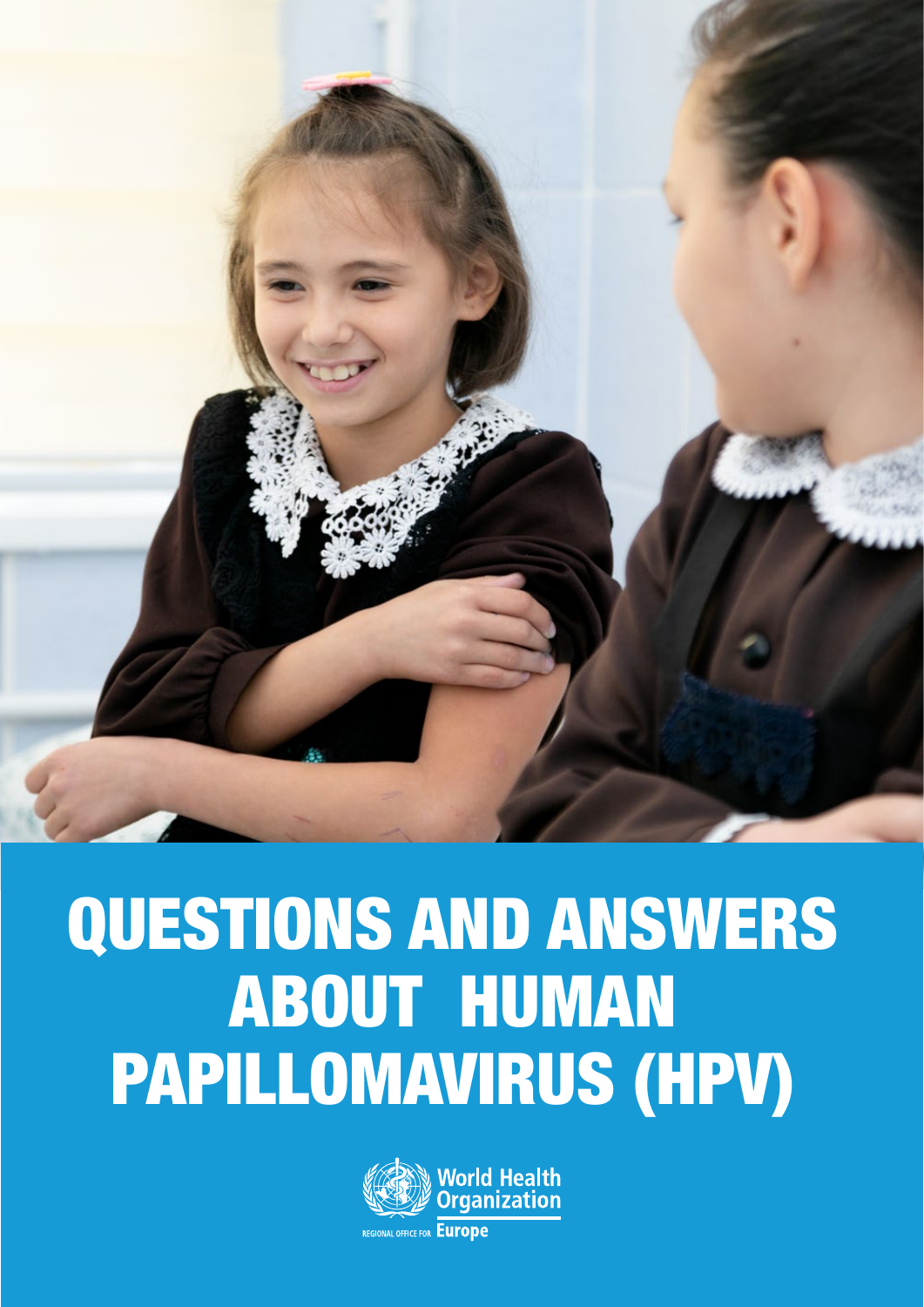# QUESTIONS AND ANSWERS ABOUT HUMAN PAPILLOMAVIRUS (HPV)

January 2020

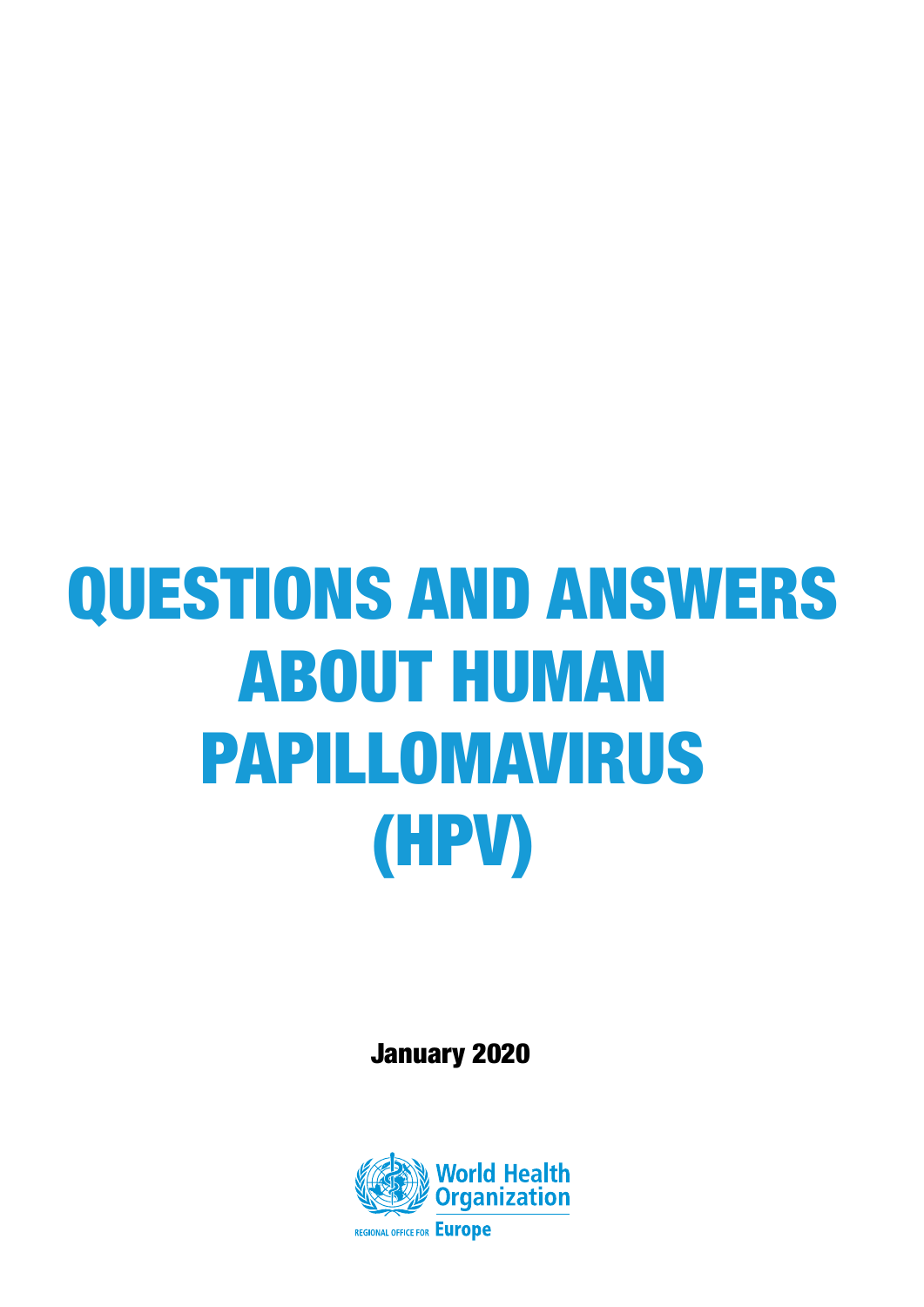Address requests about publications of the WHO Regional Office for Europe to:

 Publications WHO Regional Office for Europe UN City, Marmorvej 51 DK-2100 Copenhagen Ø, Denmark

Alternatively, complete an online request form for documentation, health information, or for permission to quote or translate, on the Regional Office website

(<http://www.euro.who.int/pubrequest>).

#### **© World Health Organization 2020**

All rights reserved. The Regional Office for Europe of the World Health Organization welcomes requests for permission to reproduce or translate its publications, in part or in full.

The designations employed and the presentation of the material in this publication do not imply the expression of any opinion whatsoever on the part of the World Health Organization concerning the legal status of any country, territory, city or area or of its authorities, or concerning the delimitation of its frontiers or boundaries. Dotted lines on maps represent approximate border lines for which there may not yet be full agreement.

The mention of specific companies or of certain manufacturers' products does not imply that they are endorsed or recommended by the World Health Organization in preference to others of a similar nature that are not mentioned. Errors and omissions excepted, the names of proprietary products are distinguished by initial capital letters.

All reasonable precautions have been taken by the World Health Organization to verify the information contained in this publication. However, the published material is being distributed without warranty of any kind, either expressed or implied. The responsibility for the interpretation and use of the material lies with the reader. In no event shall the World Health Organization be liable for damages arising from its use. The views expressed by authors, editors, or expert groups do not necessarily represent the decisions or the stated policy of the World Health Organization.

Cover photo: **©** WHO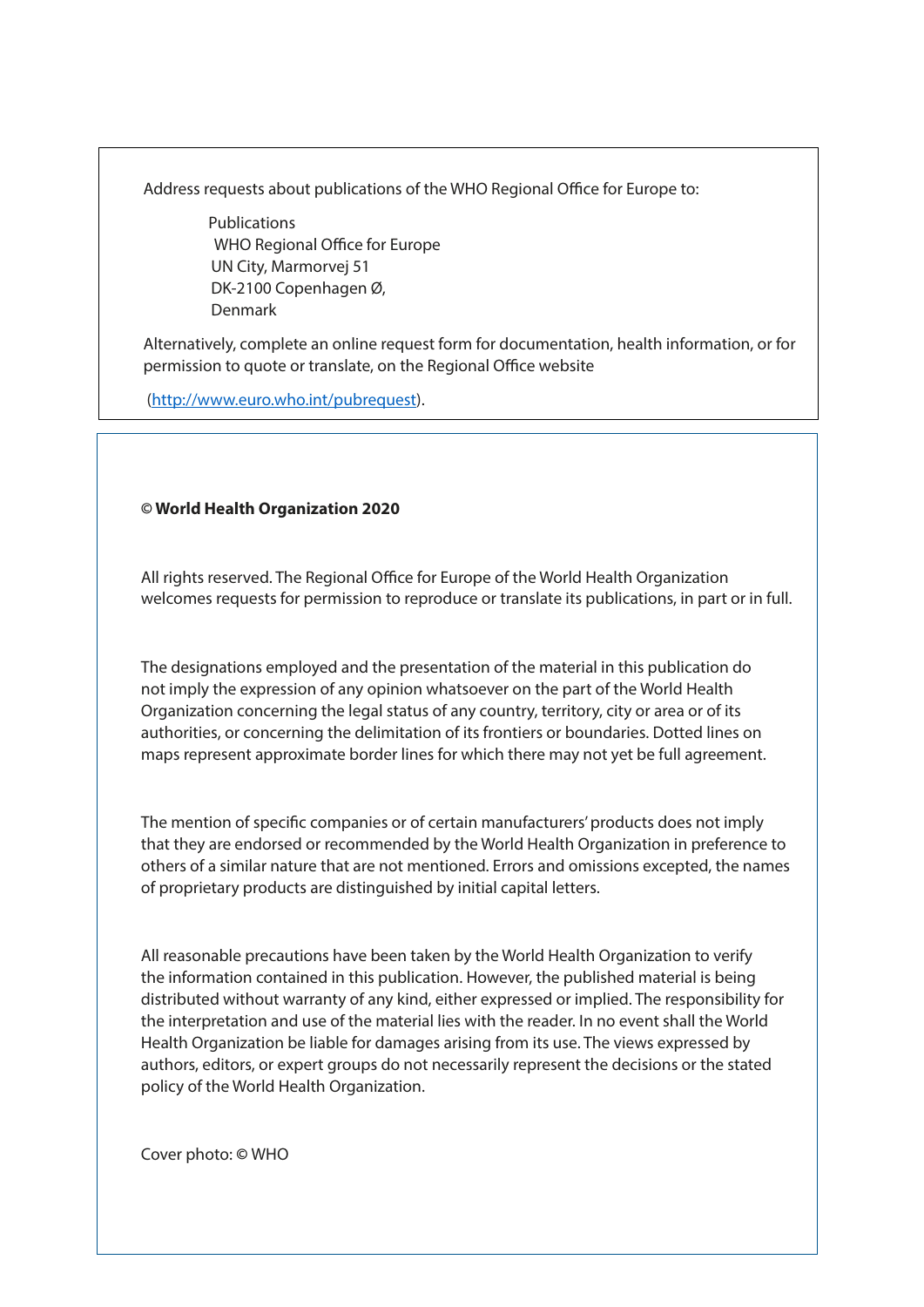# **CONTENTS**

| <b>ABOUT HUMAN PAPILLOMAVIRUS (HPV)</b>                   | li             |  |
|-----------------------------------------------------------|----------------|--|
| What is HPV?                                              | $\overline{7}$ |  |
| What diseases can HPV cause?                              | 7              |  |
| How is HPV spread?                                        | $\overline{7}$ |  |
| How common is HPV infection?                              | 8              |  |
| What is cervical cancer?                                  | 8              |  |
| How common is cervical cancer?                            | 8              |  |
| Is it possible to get tested for HPV and cervical cancer? | 9              |  |
| Can HPV infection and cervical cancer be prevented?       | 9              |  |
|                                                           |                |  |

| <b>ABOUT HPV VACCINES</b>                                                                | 10 |
|------------------------------------------------------------------------------------------|----|
| Why get vaccinated against HPV?                                                          | 11 |
| How do HPV vaccines work?                                                                | 11 |
| Are HPV vaccines safe?                                                                   | 12 |
| What HPV vaccines are available?                                                         | 13 |
| Who produces HPV vaccines and where are they manufactured?                               | 14 |
| What are the ingredients in HPV vaccines?                                                | 14 |
| How many countries vaccinate against HPV?                                                | 14 |
| Who should get vaccinated against HPV?                                                   | 15 |
| Who should not get the HPV vaccine?                                                      | 15 |
| Is there a shortage of HPV vaccines on the global market?                                | 15 |
| What is the vaccine schedule?                                                            | 16 |
| Is the vaccine effective for someone who is already sexually active?                     | 16 |
| Do HPV vaccines work?                                                                    | 17 |
| How long does protection last?                                                           | 17 |
| Is regular cervical cancer screening still needed for women who have been<br>vaccinated? | 18 |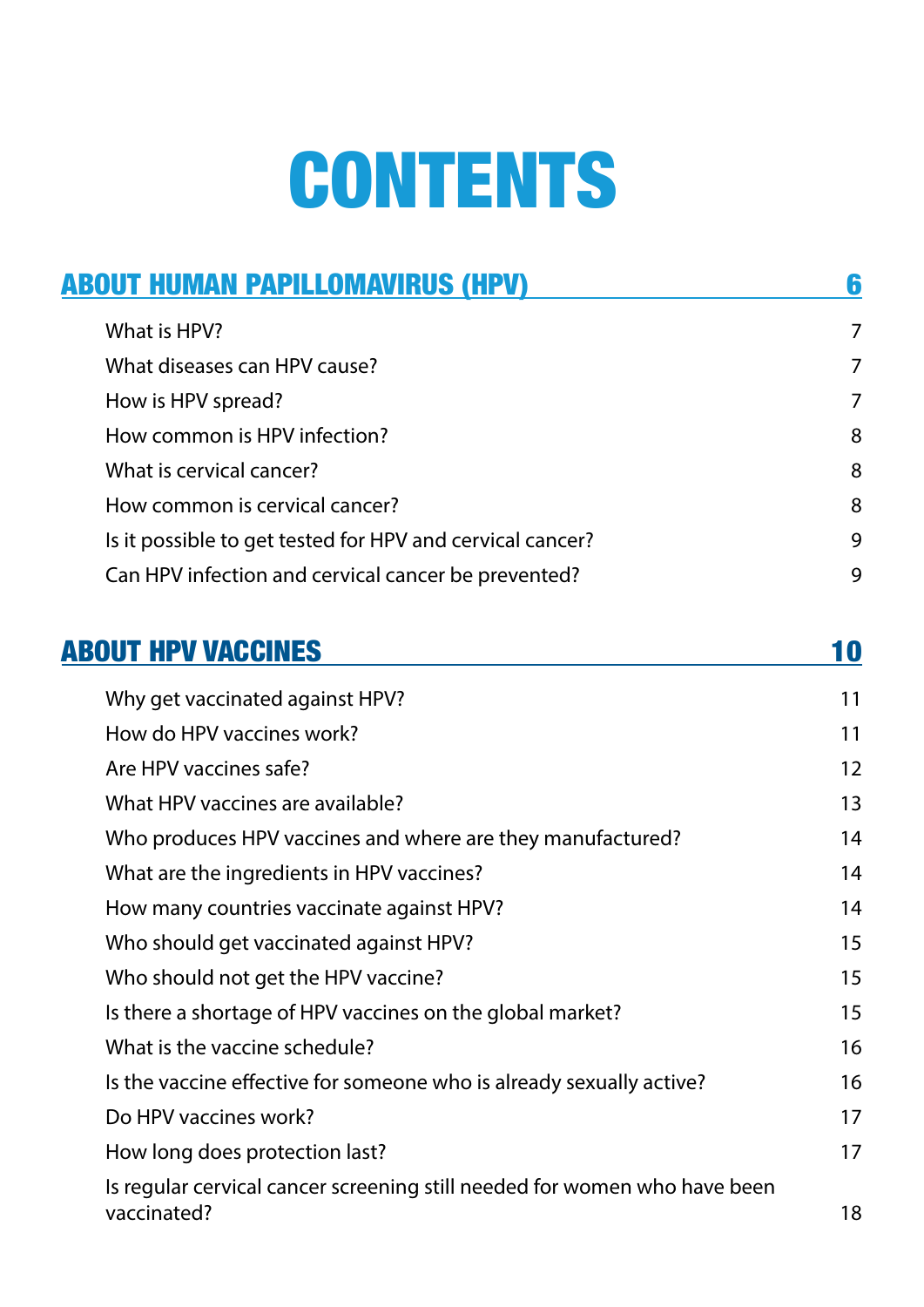| RESOURCES                                                                                            |    |
|------------------------------------------------------------------------------------------------------|----|
| Has an HPV vaccine been withdrawn in any country?                                                    | 22 |
| Does HPV vaccination lead to promiscuity?                                                            | 21 |
| Do HPV vaccines cause early menopause (primary ovarian failure/ premature<br>ovarian insufficiency)? | 21 |
| Do HPV vaccines affect fertility?                                                                    | 20 |
| How can I be sure HPV vaccines are high quality?                                                     | 20 |
| Do HPV vaccines have long-term side effects?                                                         | 19 |
| Can the risk of side effects be reduced?                                                             | 19 |
| Do HPV vaccines have any side effects?                                                               | 18 |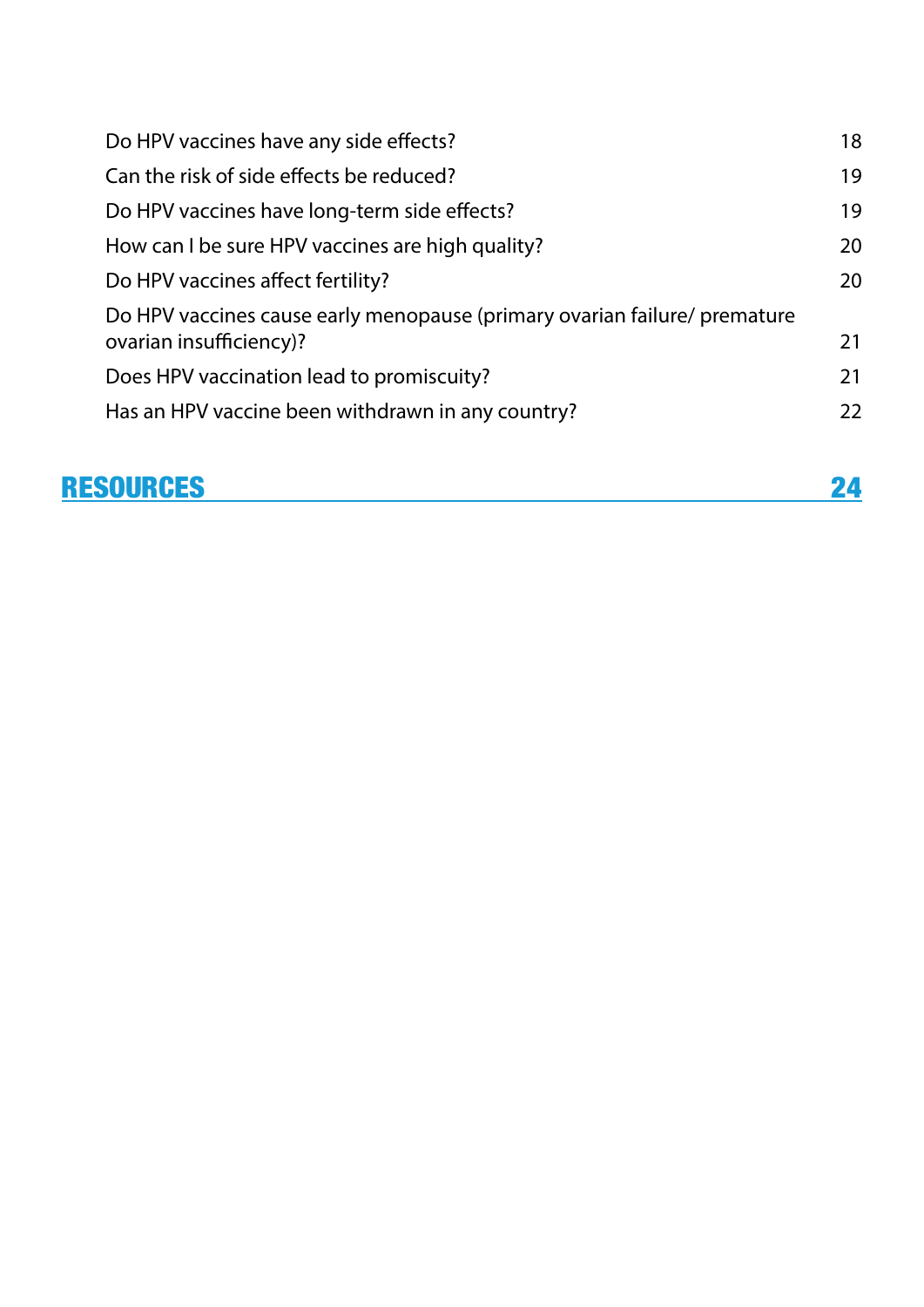# <span id="page-5-0"></span>ABOUT HUMAN PAPILLOMAVIRUS (HPV)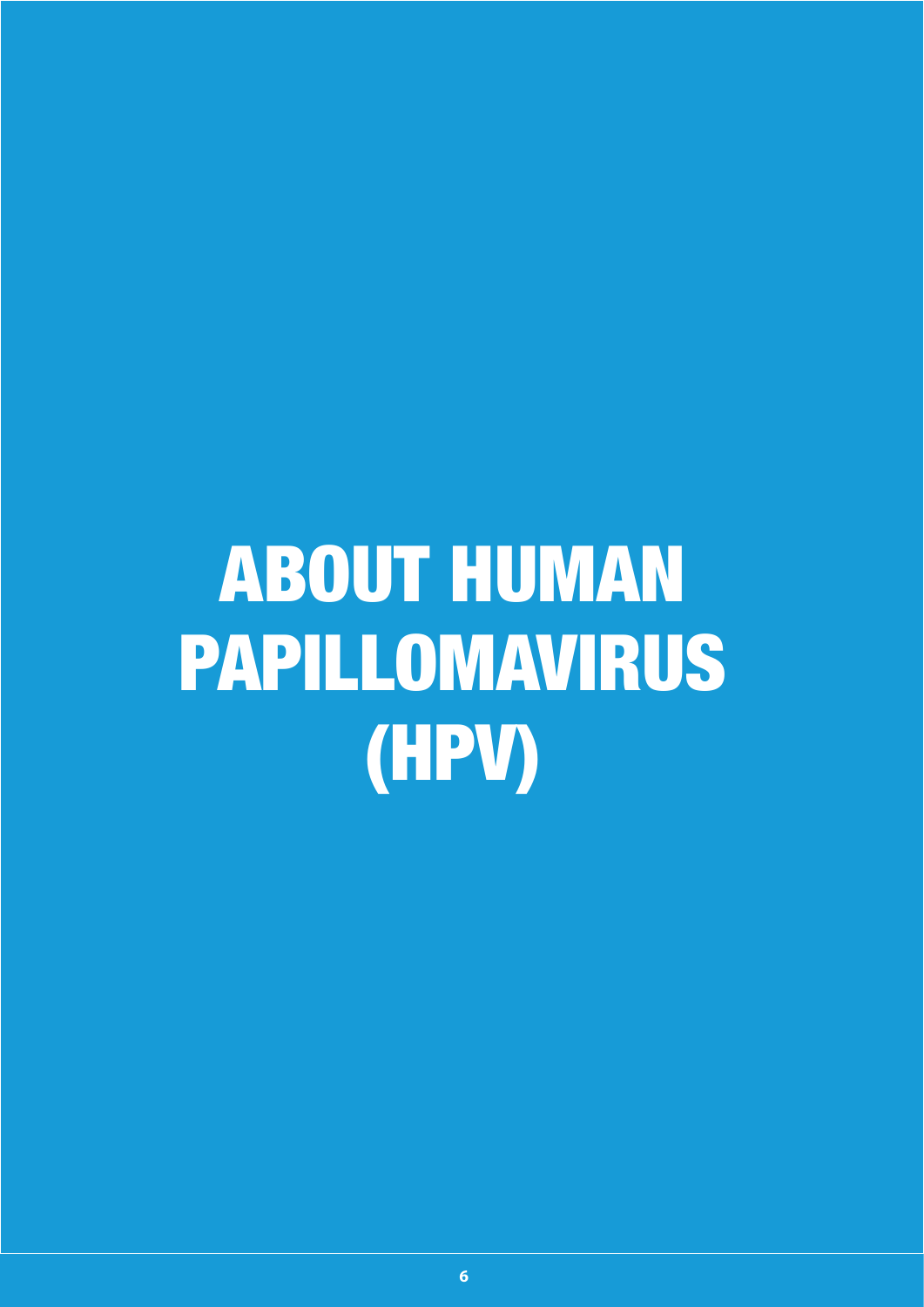## <span id="page-6-0"></span>What is HPV?

HPV is a virus (human papillomavirus) that infects the skin or various mucous membranes (such as in the cervix or genital area). In some cases infection leads to the appearance of papillomas (wart-like growths).

There are over 200 types of HPV. Each type has a number (assigned in the order in which it was discovered).

Some HPV types, known as high risk types, are sexually transmitted and can cause cervical and other cancers. Low-risk HPV types can cause common warts, verrucae (warts on the sole of the foot), warts in the genital region, or in rare cases wart-like growths in the airway passages (causing a voice disorder called Recurrent Respiratory Papillomatosis or RRP).

#### What diseases can HPV cause?

The various HPV types infect different parts of the body, and can lead to different diseases, including cancer, genital warts or respiratory illness.

Most infections with any HPV type have no symptoms and clear naturally within 12-24 months.

However, at least 1 in 10 infections with high-risk, sexually transmitted HPV types may persist, becoming chronic infections. These can cause pre-cancerous growths called lesions. When these pre-cancerous lesions are located in the cervix they are also referred to as cervical intraepithelial neoplasia (CIN). If this cervical pre-cancer is not detected early and treated, it may progress to cancer. This usually takes 15-20 years.

Almost all cases of cervical cancer, most cases of vaginal, vulval and penile cancer and some cases of head and neck cancer are caused by HPV. 7 in 10 cases of cervical cancer are caused by HPV type 16 or 18.

Other HPV types cause genital warts, which are easily spread and can be difficult to treat. 9 in 10 cases of genital warts are caused by HPV types 6 or 11.

HPV can also cause a rare disease called Recurrent Respiratory Papillomatosis (RRP), which refers to growths in the larynx (windpipe) of newborns making it difficult for them to breath. RRP is caused by HPV types 6 and 11.

#### How is HPV spread?

HPV is spread from someone who has the virus through direct contact with infected skin, mucous membranes or bodily fluids. About 30 types of HPV are transmitted through sexual activity. This can be any intimate contact, such as during vaginal, oral or anal sexual intercourse or genital touching.

In rare cases, HPV can be spread from an infected mother to her newborn baby during childbirth.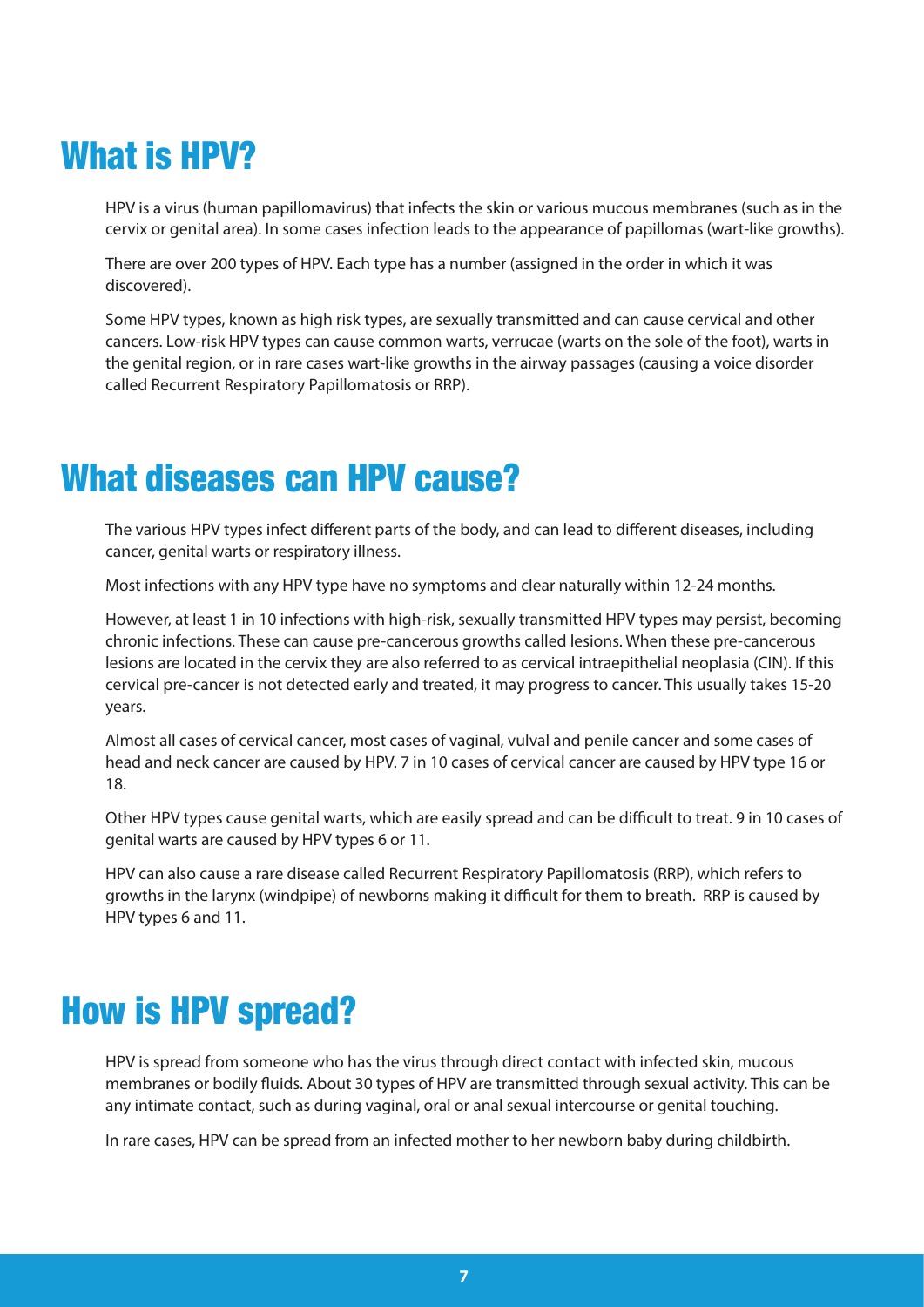## <span id="page-7-0"></span>How common is HPV infection?

HPV infection is the most common sexually transmitted infection worldwide.

About 8 in 10 men and women will be infected with one or more sexually transmitted HPV types at some time in their lives. The highest rates of HPV infection occur in sexually active men and women up to age 25.

#### What is cervical cancer?

Cervical cancer is cancer of the neck of the womb (or cervix). Almost all cases of cervical cancer are caused by HPV infection.

Infection with a high-risk type of HPV can lead to abnormal changes in the cells lining the cervix. These changes are called pre-cancerous growths (or lesions). If they do not heal or are not removed, they can develop into cancer. It takes years for these growths to develop into cervical cancer.

The most important risk factor is infection with a high-risk HPV type. Other risk factors include young age of first pregnancy, three or more full-term pregnancies, tobacco smoking, having a weakened immune system, HIV infection or the presence of other sexually transmitted infections.

The main treatments for cervical cancer are surgery, radiotherapy, and chemotherapy, which may lead to long-term health problems including infertility.

Every year, about 30 000 women die from cervical cancer in the WHO European Region (*1*).

#### How common is cervical cancer?

Cervical cancer is one of the most common cancers affecting women, with about 69 000 cases and 30 000 deaths recorded per year in the WHO European Region (*1*). In 2018, there were an estimated 570 000 cases of cervical cancer and 310 000 deaths due to cervical cancer worldwide (*2*).

Unlike most cancers, cervical cancer is more likely to develop among women aged 20–45 than among older women. Most cases occur in countries without effective cervical cancer screening programmes (which detect and treat pre-cancerous growths and early cancer before they progress).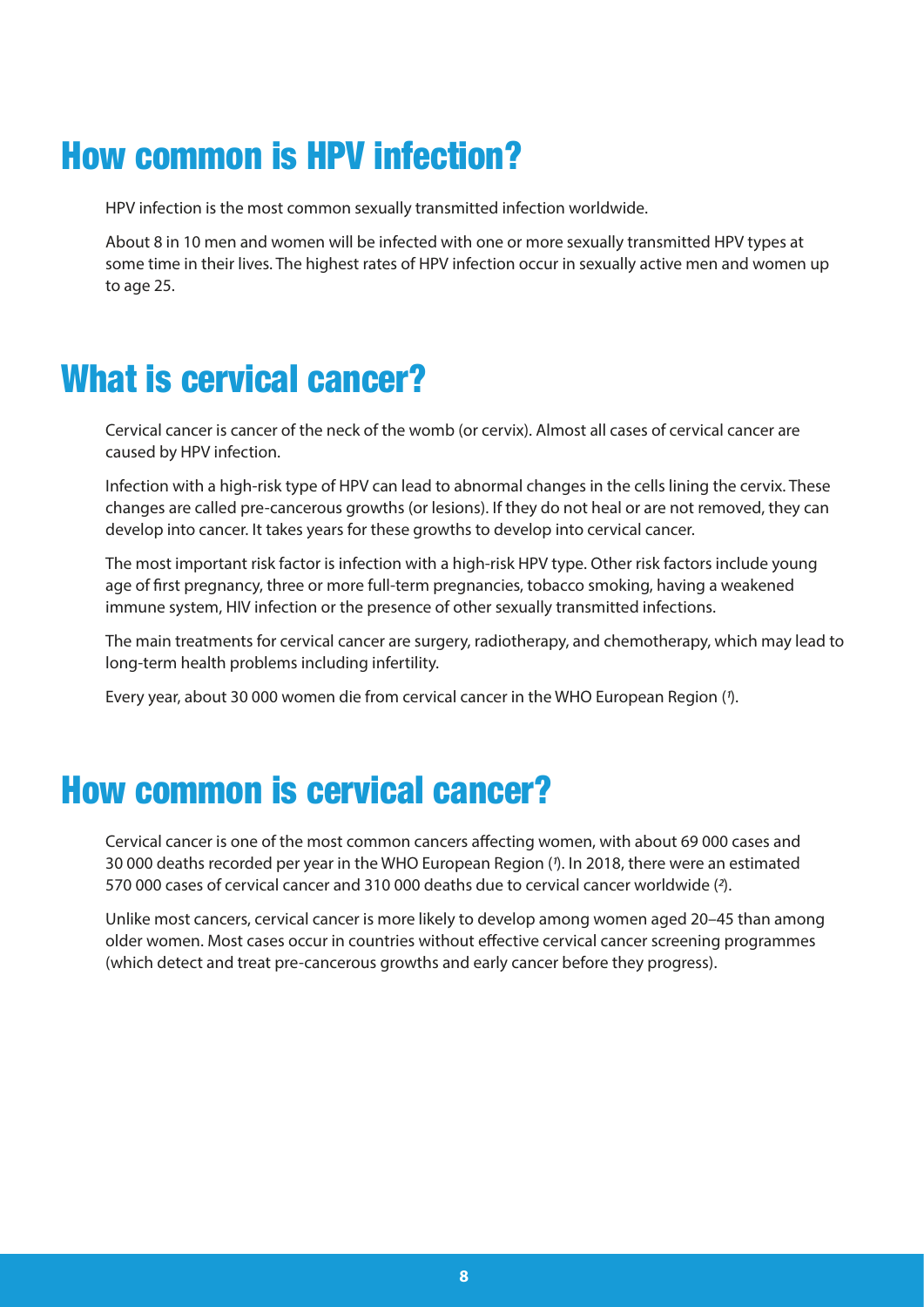# <span id="page-8-0"></span>Is it possible to get tested for HPV and cervical cancer?

Yes, the widely used PAP or smear test is used to detect abnormal cell growth (pre-cancerous or cancerous lesions). Visual inspection and the HPV test are used to detect high-risk types of HPV that may cause cancer.

These tests are used in cervical cancer screening programmes to detect pre-cancerous growths and early cancer, so they can be treated before they progress.

Unfortunately, screening programmes cannot detect or prevent all cases of cervical cancer. Even countries with an effective cervical cancer screening programme have significant numbers of cervical cancer deaths.

HPV vaccination in combination with regular screening offers the most effective way for women to be protected against cervical cancer.

#### Can HPV infection and cervical cancer be prevented?

Without vaccination, 8 in 10 men and women will be infected with the most common HPV types at some time in their lives, usually before the age of 25. The risk of cervical cancer can be greatly reduced through timely HPV vaccination and cervical screening.

Genital HPV infection can be prevented by abstinence from any sexual activity or lifelong monogamy. However, even if a person has only one sexual partner, that person could already be infected without knowing it because the HPV virus often has no symptoms. Reducing the number of sexual partners and the frequency of new partners can reduce the risk. Condom use and other barrier contraceptives reduce, but do not eliminate the risk of sexual transmission of HPV.

HPV vaccination before a person becomes sexually active greatly reduces the risk of infection because the vaccines protect against the most common HPV types, which cause up to 9 in 10 cervical cancer cases and 9 in 10 cases of genital warts. HPV vaccination will not protect against all types of HPV types, so cervical cancer screening is still important even if a woman has been vaccinated.

Cervical screening can detect pre-cancerous lesions and cervical cancer at an early stage, when treatment can be successful. Countries with national screening programmes have reduced the incidence of invasive (advanced) cervical cancer. Unfortunately, screening cannot prevent or detect all cases of cervical cancer. Even countries with an effective cervical cancer screening programme have significant numbers of cervical cancer deaths.

This is why vaccination in combination with regular screening offers the most effective way for women to protect themselves against cervical cancer.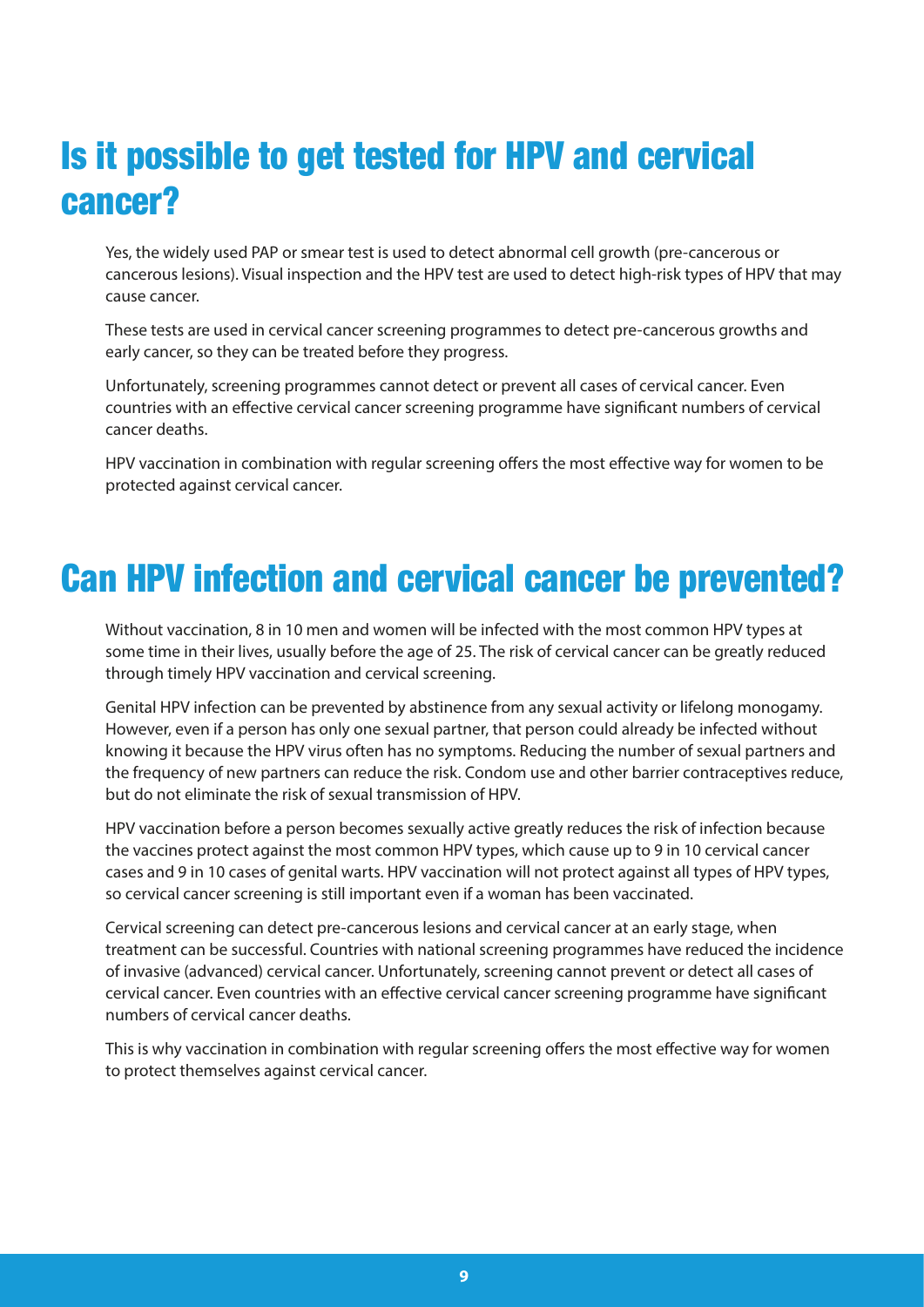# <span id="page-9-0"></span>ABOUT HPV VACCINES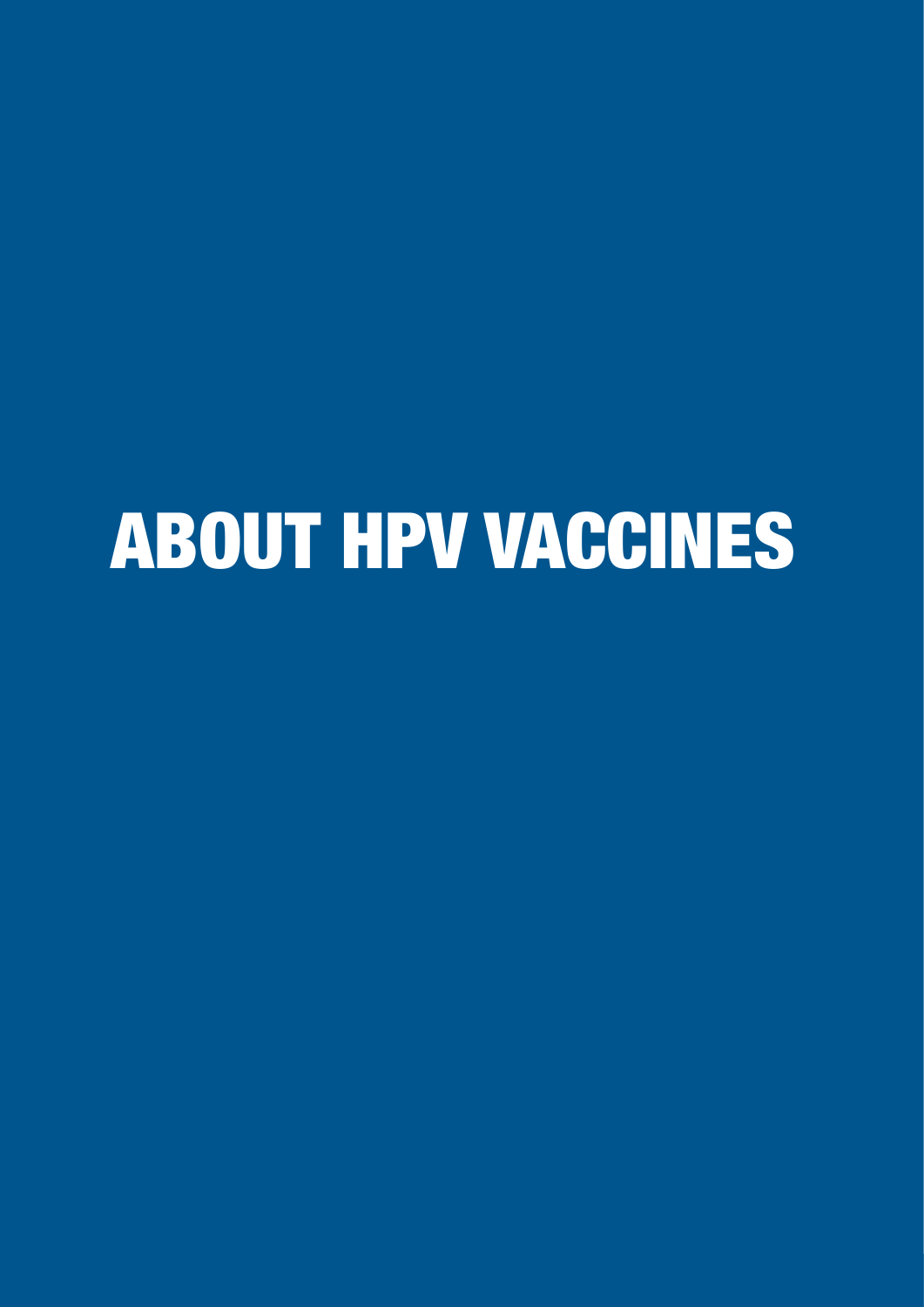# <span id="page-10-0"></span>Why get vaccinated against HPV?

HPV is the most common sexually transmitted infection. Vaccination protects against high-risk types of HPV that can lead to cancer.

About 8 in 10 men and women will be infected by sexually transmitted types of the virus at some time in their lives. Sexually transmitted HPV infection is most common in young people up to age 25.

HPV causes almost all cases of cervical cancer. Cervical cancer severely impacts the lives of women even if detected at an early stage. Cervical cancer is difficult to treat and can be fatal.

Sexually transmitted HPV can also cause cancer of the penis, anus, head and neck as well as genital warts.

A person who is vaccinated before becoming sexually active is protected from most high-risk HPV types that can cause cancer. But vaccination cannot prevent all cases, so cervical cancer screening is still important for vaccinated and unvaccinated girls. HPV vaccination and cervical cancer screening programmes together provide the best protection against cervical cancer.

Vaccination protects against most HPV-related cancers and, depending on the vaccine, also genital warts. It also indirectly protects a person's future sexual partners as well.

#### How do HPV vaccines work?

The body reacts to the vaccine by making antibodies that will help the immune system fight HPV infection.

HPV vaccines are up to 100% effective in preventing any future infections with the types of HPV virus they contain; all three licensed HPV vaccines protect against the most common cancer-causing types of HPV.

The three HPV vaccines currently in use contain virus-like particles (VLPs) produced from the protein shell of each HPV type in the vaccine, using recombinant DNA technology. These vaccines are not live vaccines and cannot cause HPV infection or cancer.

See also the video "How the HPV vaccine works": <https://www.youtube.com/watch?v=qF7pBzU4D20&t=4s>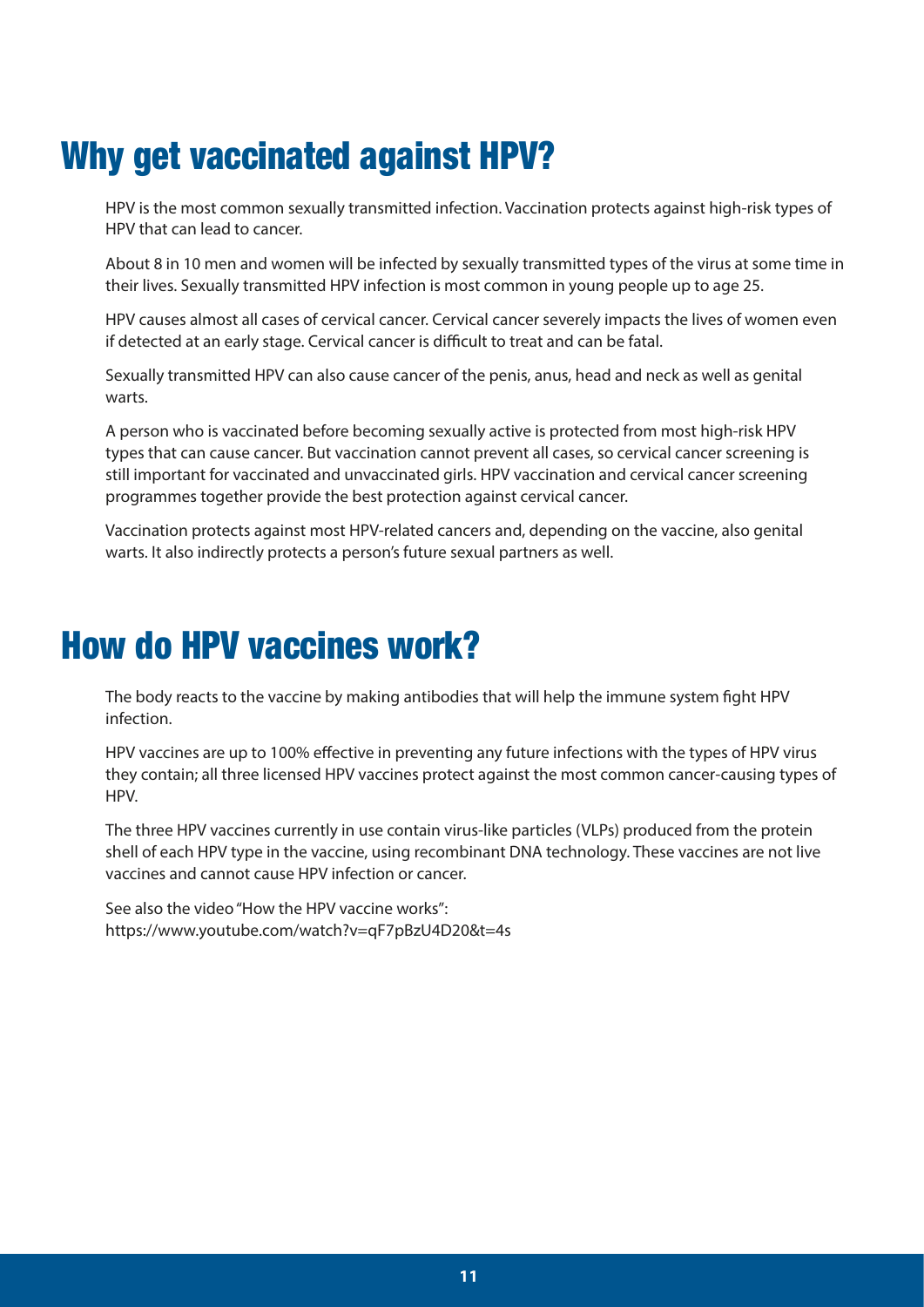## <span id="page-11-0"></span>Are HPV vaccines safe?

Yes, all three HPV vaccines are among the safest and most tested vaccines ever licensed.

Each HPV vaccine was thoroughly tested for safety and effectiveness in clinical trials before being licensed and introduced to the general public. Monitoring of vaccine safety also continues in every country following introduction of the vaccine (*3*).

The WHO Global Advisory Committee for Vaccine Safety (GACVS) regularly reviews the scientific evidence on the safety of HPV vaccines provided by studies conducted around the world. Any serious event following immunization that could potentially be associated with the vaccine is investigated and the Committee looks at how often such events occurred before and after introduction of the vaccine.

GACVS first reviewed the safety data in 2007 and since then in 2008, 2009, 2013, 2014, 2015 and June 2017 (*4*). No severe or serious adverse reactions have been identified. Like all other vaccines, anaphylaxis (severe allergic reactions in 1.7 cases per million doses) and syncope (fainting) are possible but rare. GACVS considers HPV vaccines to be extremely safe.

The European Medicines Agency also conducted an independent assessment and concluded that HPV vaccines are safe and effective (*5*).

See also: Surveillance of side-effects of the HPV vaccine (video) <https://youtu.be/z-B5jztdwog>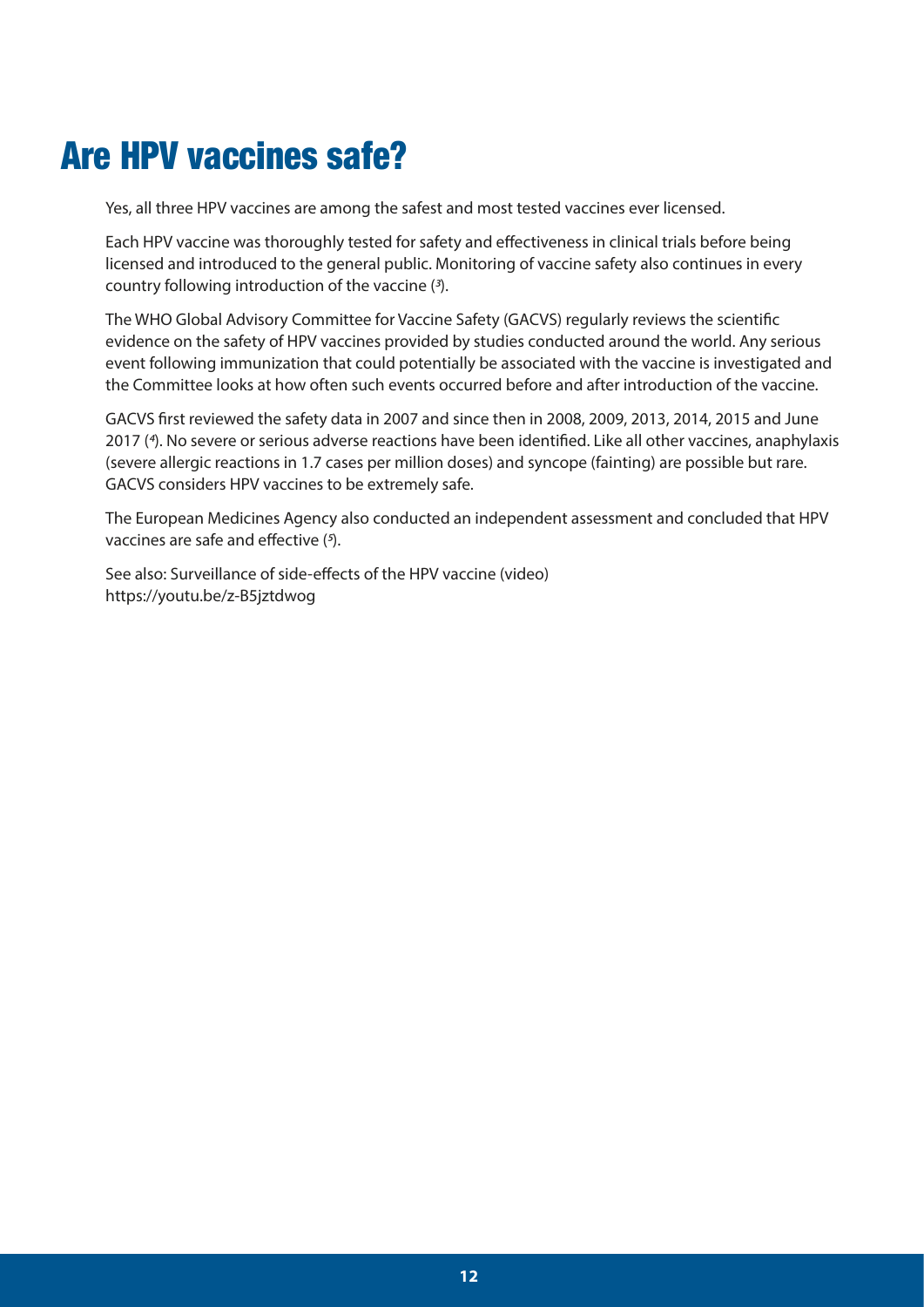## <span id="page-12-0"></span>What HPV vaccines are available?

Three different HPV vaccines are currently in use:

- Gardasil® is a quadrivalent vaccine, meaning that it protects against four HPV types: 6, 11, 16 and 18. This is made by Merck Sharp & Dohme (sometimes called MSD or Merck) and was first licensed in 2006.
- Cervarix® is a bivalent vaccine (protects against two HPV types 16 and 18). This is made by GlaxoSmithKline (sometimes called GSK) and was first licensed in 2007.
- Gardasil 9®, is a nonavalent vaccine (protects against nine HPV types: 6, 11, 16, 18, 31, 33, 45, 52 and 58). This is made by MSD and was first licensed in 2014.

All three vaccines are very effective in preventing infection with the most common HPV types that cause cervical cancer and several other HPV-related cancers. The quadrivalent and nonavalent vaccines also prevent genital warts.

All three vaccines are WHO prequalified, which means that WHO has determined that they meet global standards of quality, safety and efficacy. Like other vaccines, HPV vaccine is given as an injection into the muscle of the upper arm.

Each country's national regulatory authority decides which vaccines will be available in that country and the technical advisory committee and the health authority decide which vaccine to include in the national routine immunization programme.

| <b>Name</b>                                           | <b>HPV types</b>                               |                                      | % of cases caused by<br>these types                     |                     |
|-------------------------------------------------------|------------------------------------------------|--------------------------------------|---------------------------------------------------------|---------------------|
|                                                       | Number of types in<br>the vaccine<br>(valency) | HPV types in the<br>vaccine          | Cervical cancer                                         | Anogenital<br>warts |
| Cervarix <sup>®</sup>                                 | 2 (bivalent)                                   | 16,18                                | 71% (with<br>observed cross<br>protection up to<br>84%) | None                |
| Gardasil <sup>®</sup> (some-<br>times called Silgard) | 4 (quadrivalent)                               | 6, 11, 16, 18                        | 84%                                                     | 90%                 |
| Gardasil 9 <sup>®</sup>                               | 9 (nonavalent)                                 | 6, 11, 16, 18,<br>31, 33, 45, 52, 58 | 90%                                                     | 90%                 |

The following table shows which HPV types each of the vaccines protects against.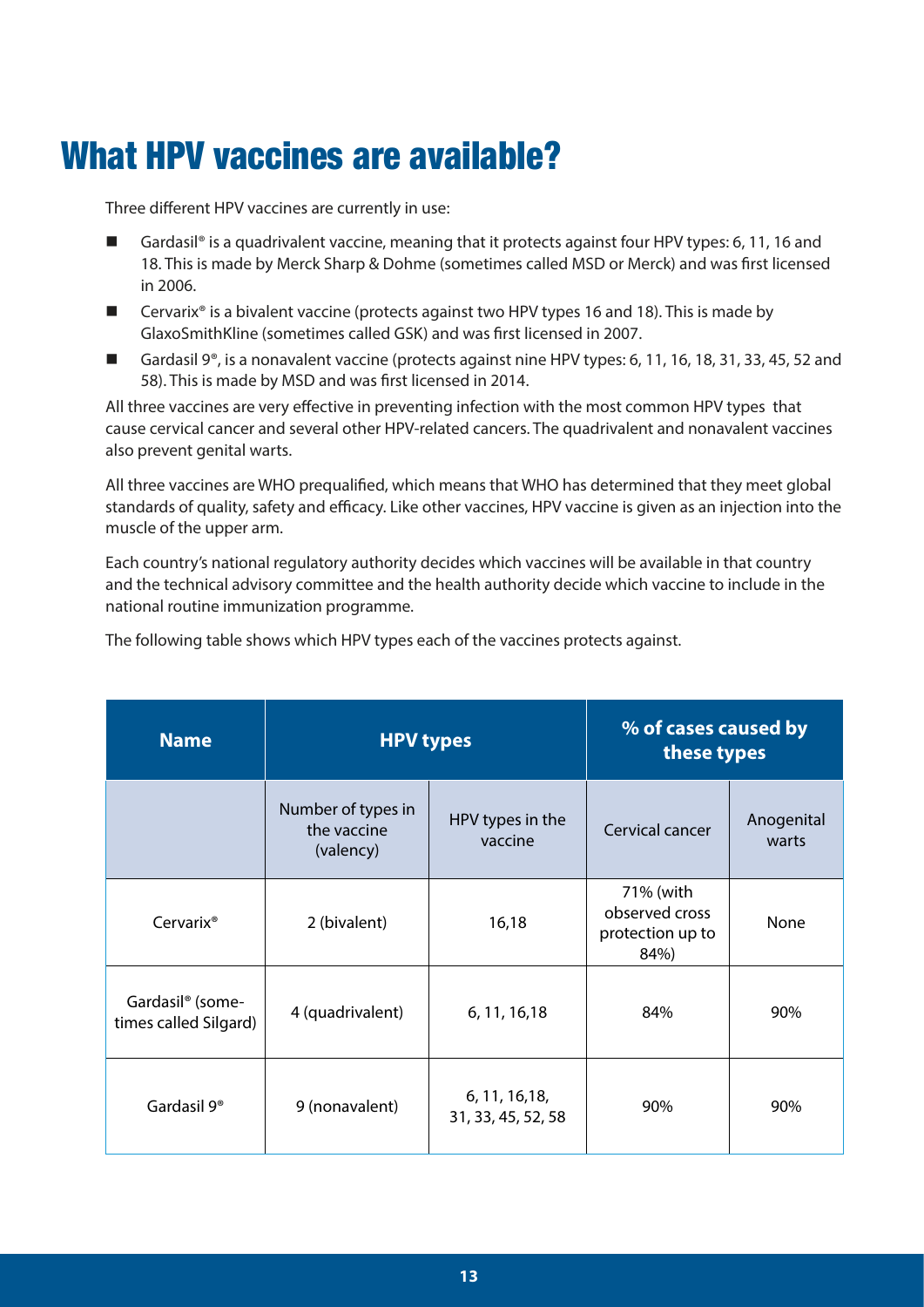## <span id="page-13-0"></span>Who produces HPV vaccines and where are they manufactured?

The quadrivalent and nonavalent vaccines (Gardasil® and Gardasil 9®) are manufactured by Merck Sharp & Dohme (sometimes called MSD or Merck), whose corporate headquarters are in the United States. The bivalent vaccine (Cervarix®) is manufactured by GlaxoSmithKline (sometimes called GSK), whose headquarters are in the United Kingdom.

These companies have manufacturing facilities in many countries worldwide, where the vaccines are produced. All factories that produce HPV vaccines are regularly inspected by national and international authorities. An established procedure for prequalification is used by WHO to evaluate, and then regularly reassess, vaccines to ensure their continuing high quality and safety.

#### What are the ingredients in HPV vaccines?

HPV vaccines contain virus-like particles and other 'constituents' (ingredients) commonly found in vaccines and other medicines.

The virus-like particles contain the protein coat of the HPV virus, without any of the genetic materials from the virus itself. By resembling the virus, the vaccine stimulates the immune system to produce protective antibodies against HPV infection. To be as effective as possible, the vaccine also contains tiny amounts of an adjuvant (aluminium sulphate) to help enhance the body's immune response, mineral salts (L-histidine, polysorbate 80 and sodium borate) and water. The constituents of HPV vaccines are commonly found in some other vaccines and other medicines as well as food and cosmetics.

Aluminium salts have been used in many vaccines for over 50 years. The quantity of aluminium in the vaccine is very small and most adults will get about 35 times more aluminium from the food they eat every day than is in the vaccine.

#### How many countries vaccinate against HPV?

HPV vaccination is part of the routine immunization schedule for girls and in some cases also boys in over 96 countries worldwide.

Most countries in the WHO European Region have introduced the HPV vaccine and more countries join this list every year (*6*).

In general across the world, high-income or upper-middle-income countries are more likely to have introduced HPV vaccine than lower-income countries, even though 85% of all cervical cancer cases and deaths are in low-income or lower-middle-income countries (*7*).

Since 2006, when the first HPV vaccine was introduced, over 100 million people have been vaccinated with over 270 million doses of HPV vaccines around the world (*8*).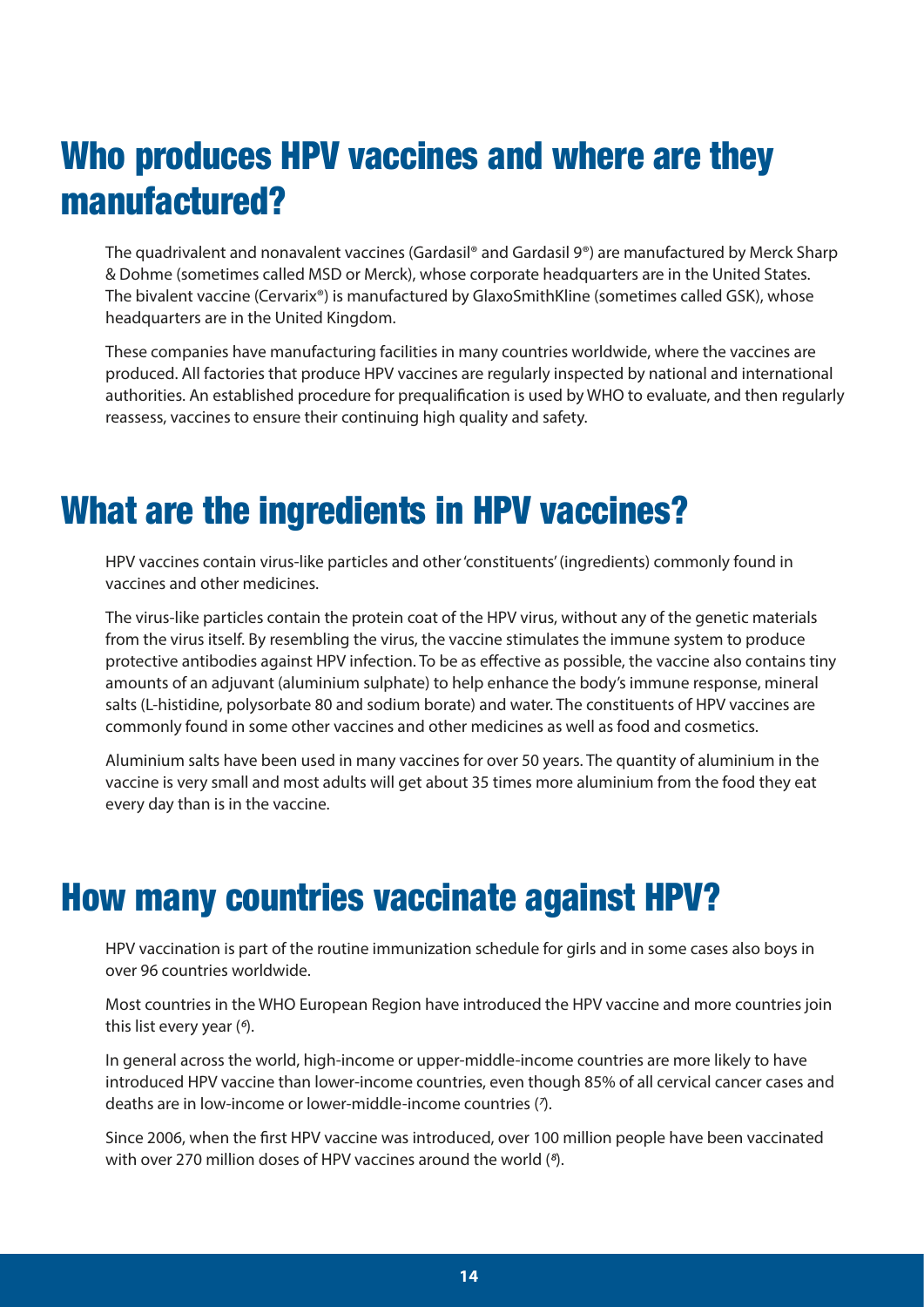# <span id="page-14-0"></span>Who should get vaccinated against HPV?

WHO recommends vaccination of girls between the age of 9 to 14 years as a priority, as the main aim of HPV vaccination programmes is to protect women from cervical cancer.

Cervical cancer is the most common disease caused by HPV. Vaccinating girls also provides protection to their future partners, and this community protection or 'herd immunity' is very effective in stopping the spread of the virus.

When the vaccine is first introduced in a country, it is recommended that all girls aged 9–14 be offered the vaccine, and if feasible all girls and young women 9-18 years of age. Most countries share this recommendation, but some recommend vaccination of all girls and young women up to the age of 26 or even older.

Some countries also recommend the immunization of boys and young men. Although cervical cancer is the most common disease caused by HPV, HPV infection can also cause cancer of the penis, anus and head and neck and genital warts. Vaccinating boys protects them from genital warts and at least one of these HPV-related cancers affecting men (depending on which vaccine is used).

In the European Region, as of late 2019, Austria, Germany, Israel, Italy, Norway, Switzerland and the United Kingdom offer the vaccine to both boys and girls.

## Who should not get the HPV vaccine?

HPV vaccine should not be given if a person has had a severe allergic reaction (anaphylaxis) to a previous HPV vaccine or to a constituent of the vaccine, such as yeast. As a precaution, HPV vaccination is not recommended in pregnancy due to a lack of evidence from well-controlled studies in pregnant women. There is no evidence that HPV vaccine caused any harm when administered to pregnant women who did not know about their pregnancy at the time of vaccination.

# Is there a shortage of HPV vaccines on the global market?

Yes. There are currently three licensed vaccines, and the global supply of these vaccines is insufficient to meet demand. As a result, some countries have had to or will postpone introduction of the vaccine (*9*).

Supply shortages are expected until 2024. This expectation may change depending on HPV vaccination strategies in each country, planned capacity of the current manufacturers as well as the progress of three other HPV vaccines which are in their advanced stage of clinical development.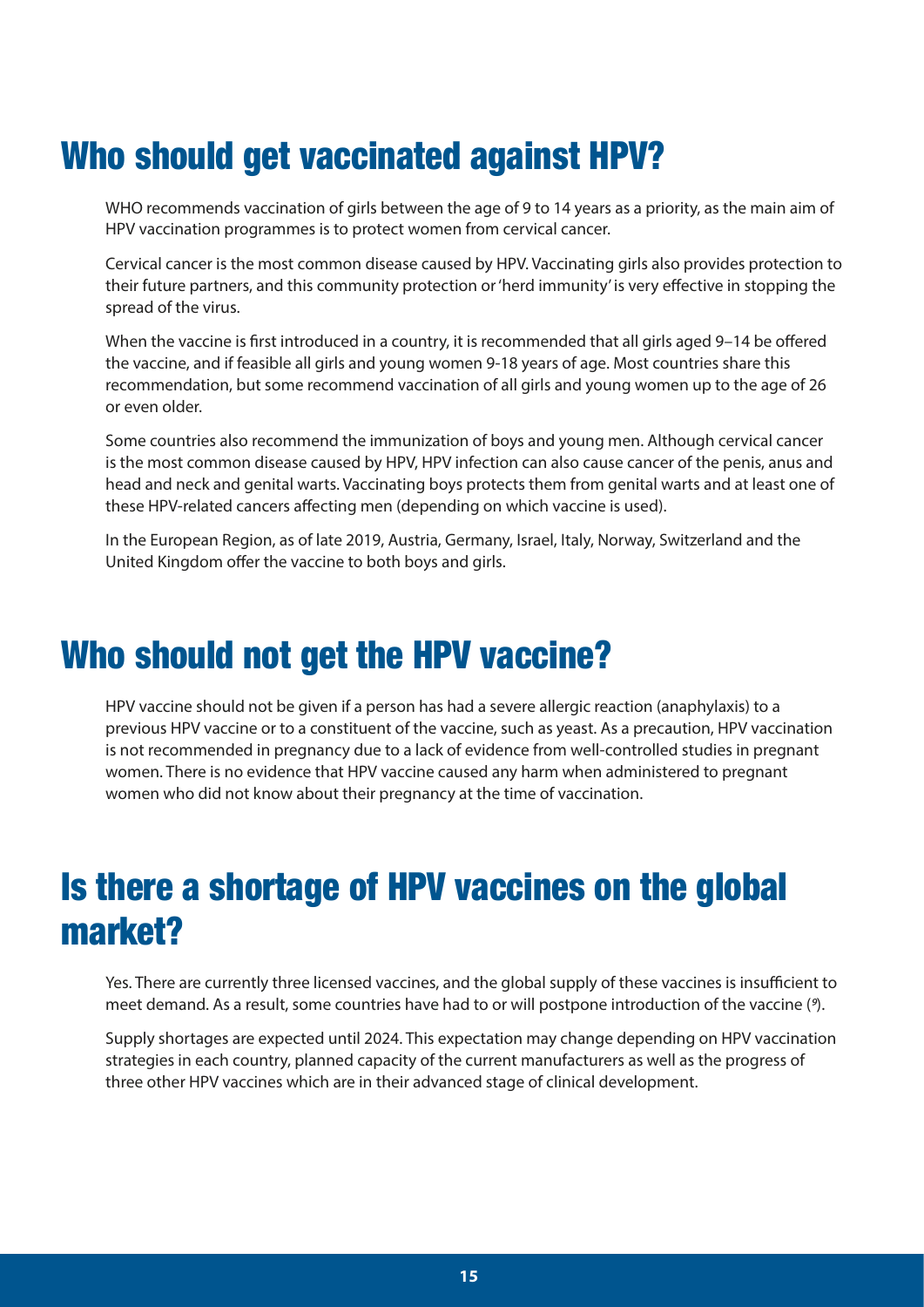## <span id="page-15-0"></span>What is the vaccine schedule?

The best time for a child to be vaccinated is from 9 to 14 years of age with two doses of HPV vaccine.

The recommended age is based on when the vaccine will be most effective in building long-lasting immunity and give the strongest immune response. The vaccine is most effective if given before a person is exposed to HPV infection.

Those aged 15 and older require three doses for a full vaccine course. HPV is most common in those less than 25 years of age, so many become infected soon after starting sexual activity. This is true even for those who have only one sexual partner.

The vaccine is currently not licensed for children under 9. However, recent evidence shows that the duration of protection is at least 10 years and will most likely be much longer. Some scientists are therefore urging that research be done on the effectiveness of offering the vaccine to younger children.

Those who have an illness or are on treatment that affects the immune system (immunocompromised) require three doses for a full vaccine course.

Immunization experts do not recommend getting more than one course of HPV vaccines. All three licensed vaccines protect against the most common cancer-causing types of HPV.

HPV vaccines are not live vaccines and can be administered at the same time as or at any interval before or after other vaccines such as tetanus-containing or meningococcal vaccines.

## Is the vaccine effective for someone who is already sexually active?

People who are already sexually active may still benefit from the vaccine.

This will protect them against HPV types in the vaccine that they have not been exposed to, but may not protect them if they are already infected with HPV.

To benefit fully from the vaccine, it is best to be vaccinated before starting sexual activity.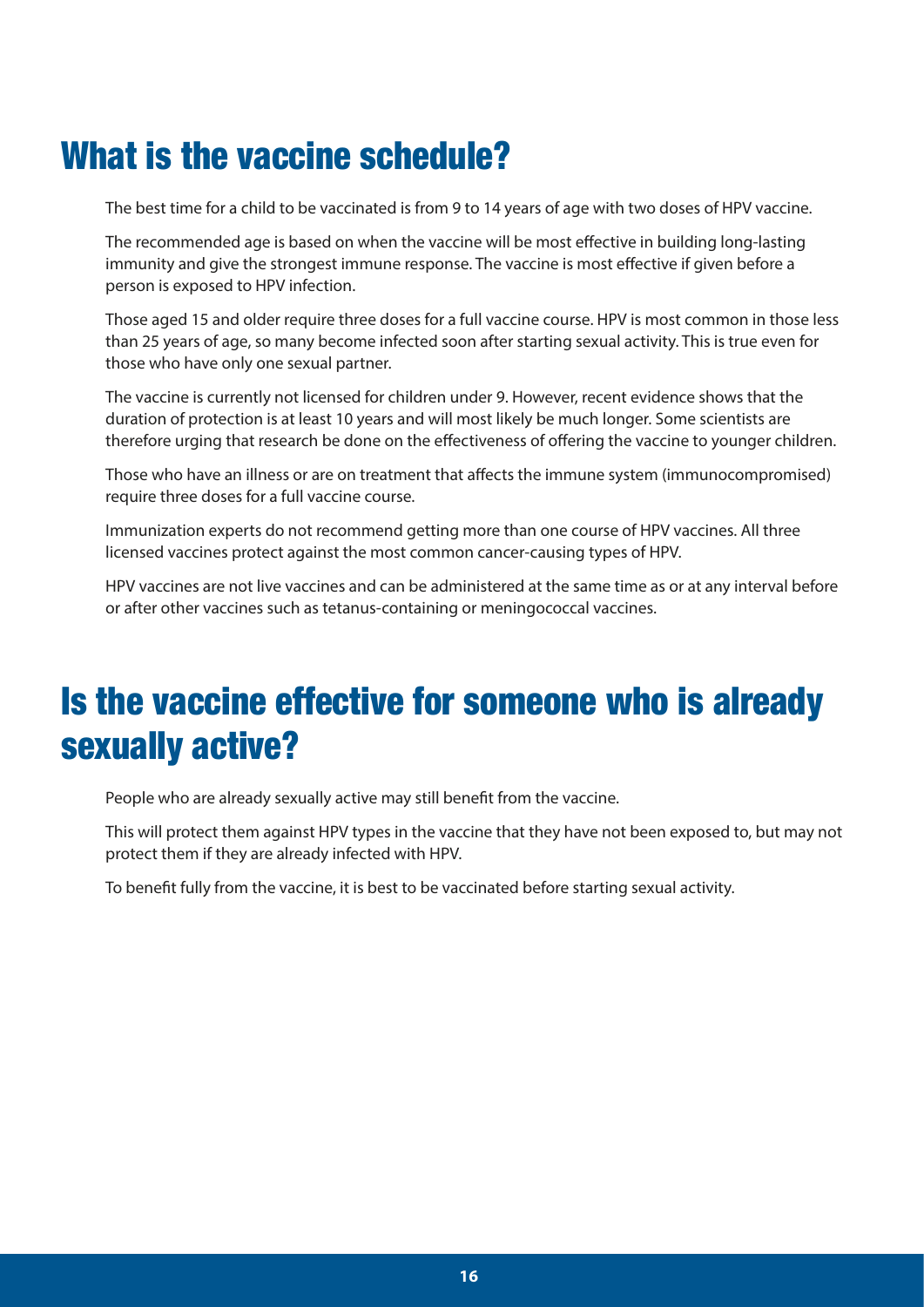# <span id="page-16-0"></span>Do HPV vaccines work?

Yes. All three HPV vaccines are more than 99% protective against infection with cancer-causing HPV types.

Most infections with high-risk HPV types clear naturally, but some progress to pre-cancerous growths and some of these may over time progress to cancer. If HPV infection is prevented, pre-cancerous growths and cervical cancer cannot develop.

Rapid reductions of up to 90% in HPV infection and related disease in teenage girls and young women have been seen in many countries (*10*).

Countries with high vaccine uptake rates have seen the best impact. Research published from England, where 90% of girls have been vaccinated since 2008, shows that by 8 years after the introduction of HPV vaccine cancer-causing HPV infections had fallen 86% among women aged 16 to 21 who were eligible for the vaccine (*10*). In Australia, the HPV infection rate among women aged 18 to 24 dropped from 22.7% to 1.1% between 2005 and 2015 (*11*). In Scotland, a study published in March 2019 reported that, compared with unvaccinated women born in 1988, vaccinated women born in 1995 and 1996 showed an 89% reduction in pre-cancerous growths (cervical intraepithelial neoplasia (CIN) grade 3) (*12*).

The rate of genital warts in vaccinated Australian girls aged under 21 has decreased dramatically, and the rate in unvaccinated heterosexual young men has also fallen, showing the impact of herd immunity – protection from vaccinated to unvaccinated persons (*13*).

#### How long does protection last?

Studies have shown that immunity lasts at least 10 years, but it may be as long as several decades.

There is no sign that this protection is decreasing in those who have been vaccinated, and many experts believe the vaccine will prove to be effective for several decades (*14, 15*), affording potentially lifelong protection.

As protection does not appear to be waning among those who were vaccinated in 2006, there is no evidence as yet that a booster dose will be needed. Studies are ongoing to see if a booster vaccine may be needed in the future.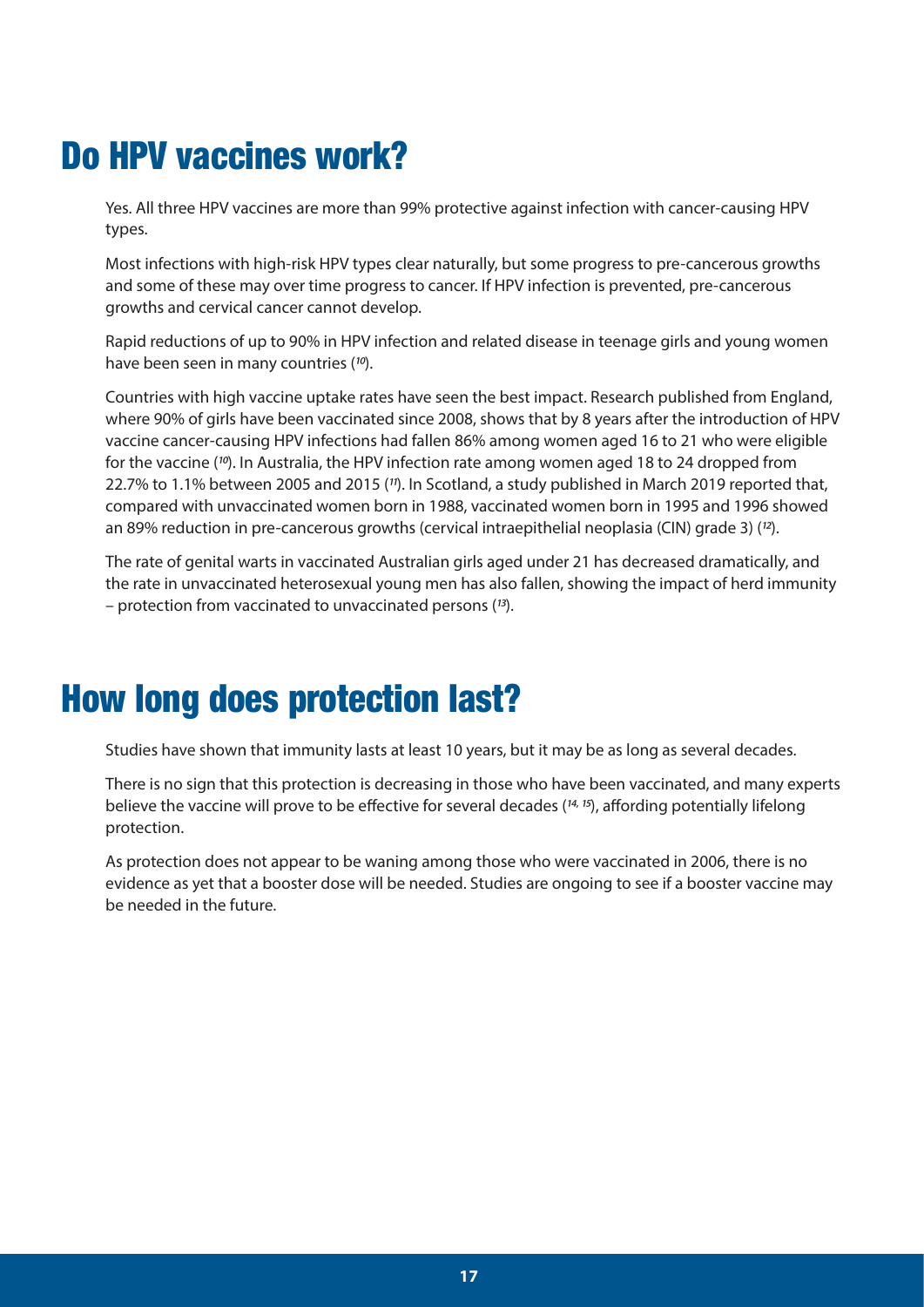# <span id="page-17-0"></span>Is regular cervical cancer screening still needed for women who have been vaccinated?

Yes. Women who have been vaccinated should still be screened for cervical cancer as recommended in their country.

The vaccine protects against the HPV types that cause up to 9 in 10 cases of cervical cancer, but it cannot prevent all potential cases. Also, if a teenager or woman is vaccinated after she has become sexually active, the vaccine will not protect her against any types she had already been infected with before receiving the vaccine.

The widely used PAP or smear test is used to detect abnormal cell growth (pre-cancerous or cancerous lesions) and visual inspection and the HPV test are used to detect high-risk types of HPV that may cause cancer. These tests are used in cervical cancer screening programmes to detect and treat pre-cancerous growths and early cancer before they progress.

#### Do HPV vaccines have any side effects?

Like other vaccines and medicines, HPV vaccines often have mild side effects such as pain, redness and/ or swelling at the injection site, headache or a mild fever. These usually last a few hours to one day.

Pain at the injection site is common (experienced by 8 people in 10). Fewer (3 in 10) will experience swelling or redness at the injection site and/or a headache following HPV vaccination. About 1 person in 10 will get a mild fever.

Sometimes people faint after any injection. This is more common in teenagers particularly when they are vaccinated in a group setting, such as in a school. This reaction is due to stress and anxiety, not to the vaccine itself.

Rarely a person will have a serious allergic reaction with difficulty breathing (known as anaphylactic shock) within minutes of a vaccination. Although severe allergic reactions to vaccines are very rare, patients and their caregivers should tell the healthcare provider about any known allergies before receiving any vaccine. The healthcare provider can then advise whether the allergy is relevant for the specific vaccine being given.

As a precaution, anyone receiving a vaccine of any kind should stay in the clinic for 15 minutes afterwards. If they feel light headed or have difficulty breathing, they should tell the healthcare provider, who is trained to treat faints and allergic reactions.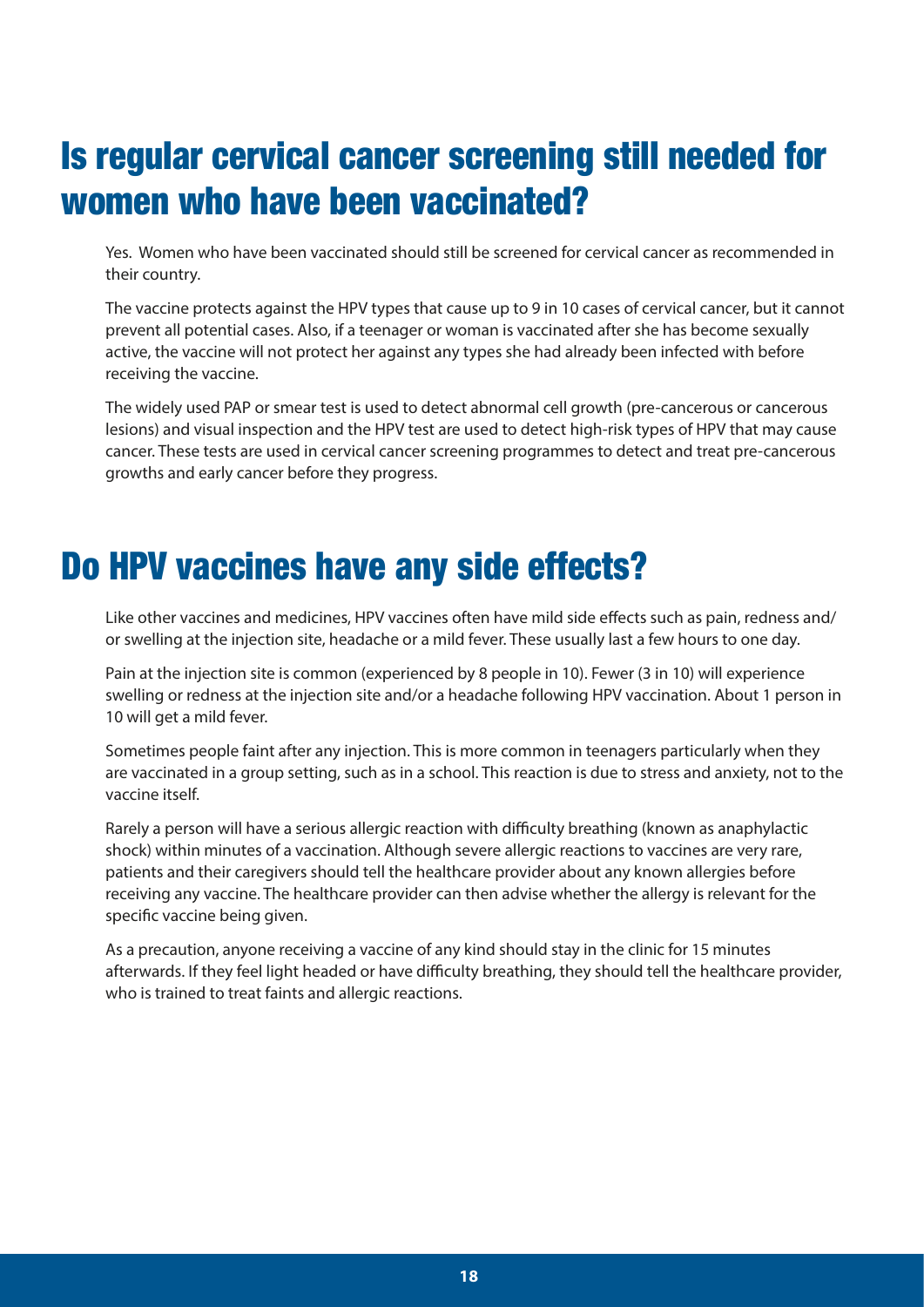# <span id="page-18-0"></span>Can the risk of side effects be reduced?

It is very unlikely that a person will experience any serious side effects or anxiety-related reactions to HPV vaccination.

However, the following actions can help ensure that vaccination goes well.

- Tell the healthcare provider if the child or adult to be vaccinated has an allergy before the vaccine is given. The healthcare provider can then advise whether the allergy is relevant for the specific vaccine being given.
- Make sure to stay for 15 minutes in the clinic after the vaccine is administered, so the clinic staff can observe the person and respond to any faint or serious allergic reaction.
- After vaccination, be aware of the usual side effects (redness or soreness at the injection site) as well as possible fever or body aches. Reassure a child or adolescent that these side effects are common, not serious and will only last for a day.
- Report anything unexpected to the healthcare provider. These reports are taken seriously and investigated to see if they are related to the vaccination or may have other causes.

#### Do HPV vaccines have long-term side effects?

All three HPV vaccines are among the safest and most tested vaccines ever licensed. There is no credible evidence pointing to any long-term side effects.

There have been case reports hypothesising that a range of rare and poorly understood conditions, such as premature ovarian failure (POF), postural orthostatic tachycardia syndrome (POTS) and complex regional pain syndrome (CRPS), could be induced by HPV vaccines. These reports lack scientific and epidemiological credibility and do not provide sufficient evidence to suggest a causal link between the vaccine and these illnesses. One country, Japan, has suspended promotion of the use of HPV vaccine, despite an expert Japanese committee and all respected scientific groups worldwide finding no evidence that the vaccine is responsible for causing these conditions.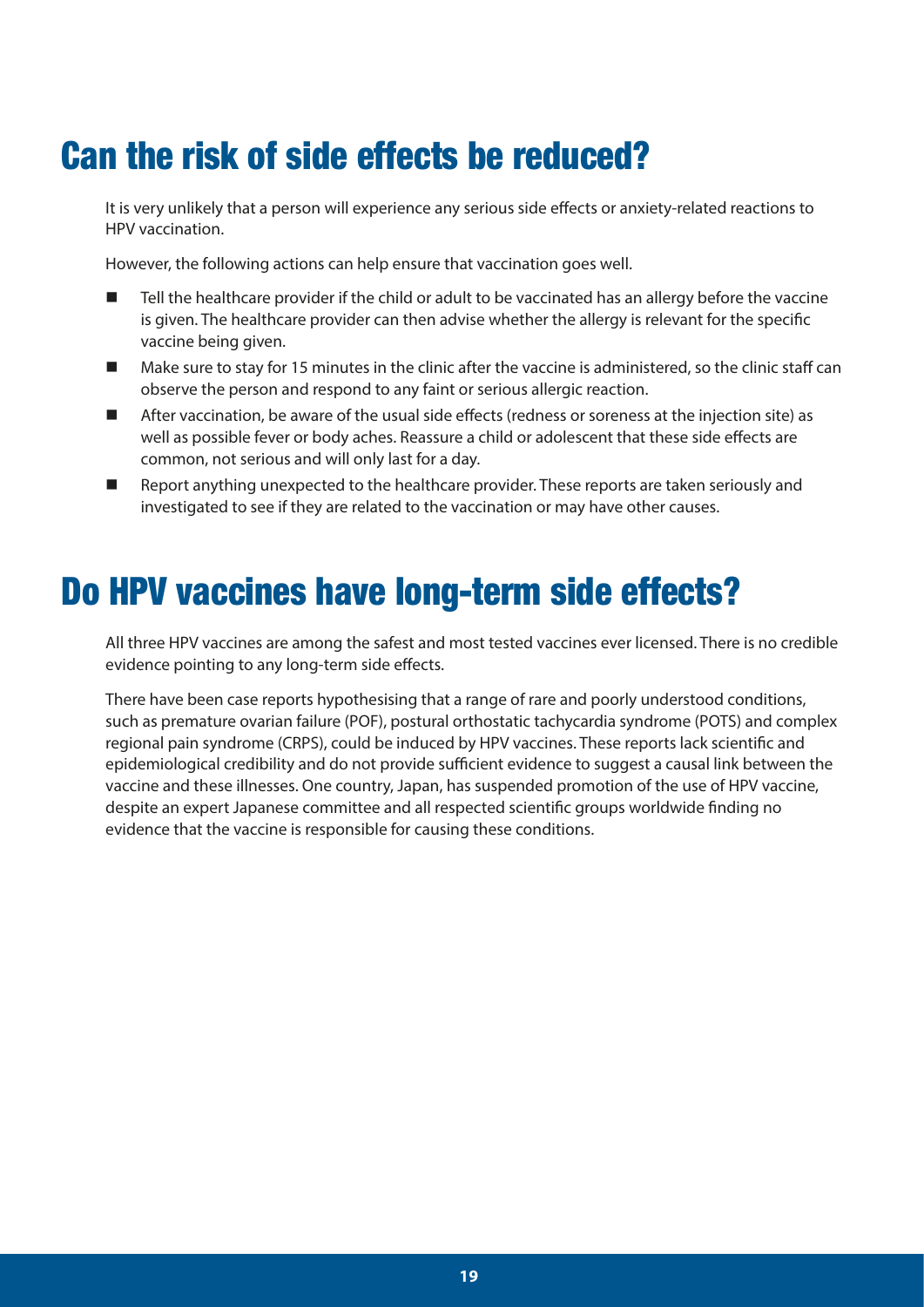# <span id="page-19-0"></span>How can I be sure HPV vaccines are high quality?

WHO, the European Medicines Agency, national regulatory authorities and many others take the safety of vaccines very seriously. Rigorous systems have been put in place to ensure the quality and safety of vaccines during all steps of testing, production, transportation and administration. These systems also ensure that any potential safety issue is reported and properly investigated.

Before any HPV vaccine is licensed, it is tested in clinical trials that carefully look for side effects. In clinical trials the vaccine is given to thousands of volunteers, and the outcomes for this group are compared to the outcomes for a group of people who did not receive the vaccine.

After a vaccine is shown to be safe and effective, national regulatory authorities in each country then still need to examine the evidence to decide if the vaccine should be made available (licensed) in each country. Once a vaccine is licensed and used for routine immunization, national and global systems monitor and investigate any adverse effects following immunization. Post-licensing vaccine safety studies are also carried out by countries and manufactures to detect any rare AEFIs that cannot be found during clinical trials.

The WHO Global Advisory Committee for Vaccine Safety (GACVS) regularly reviews the scientific evidence on the safety of HPV vaccines provided by studies conducted around the world. Any serious event following immunization that could potentially be associated with the vaccine is investigated and the Committee looks at how often such events occurred before and after introduction of the vaccine.

The high manufacturing and quality standards are the same in every country where HPV vaccines are produced.

## Do HPV vaccines affect fertility?

No. HPV vaccines do not affect fertility. They do help protect a woman's health and fertility.

Clinical trials before the first HPV vaccine was licensed in 2006 and safety monitoring and studies since its introduction have confirmed that the vaccine does not cause any reproductive problems in women (*16*).

In fact, the HPV vaccine helps to protect fertility by preventing pre-cancerous cervical growths ('lesions') and cervical cancer caused by HPV. Surgical treatment of pre-cancerous cervical lesions can make it more difficult for a woman to become pregnant, and surgery during pregnancy can lead to premature labour and loss of a foetus. Treatment for cervical cancer (removal of the cervix and uterus, chemotherapy and/or radiation) leaves a woman unable to bear children.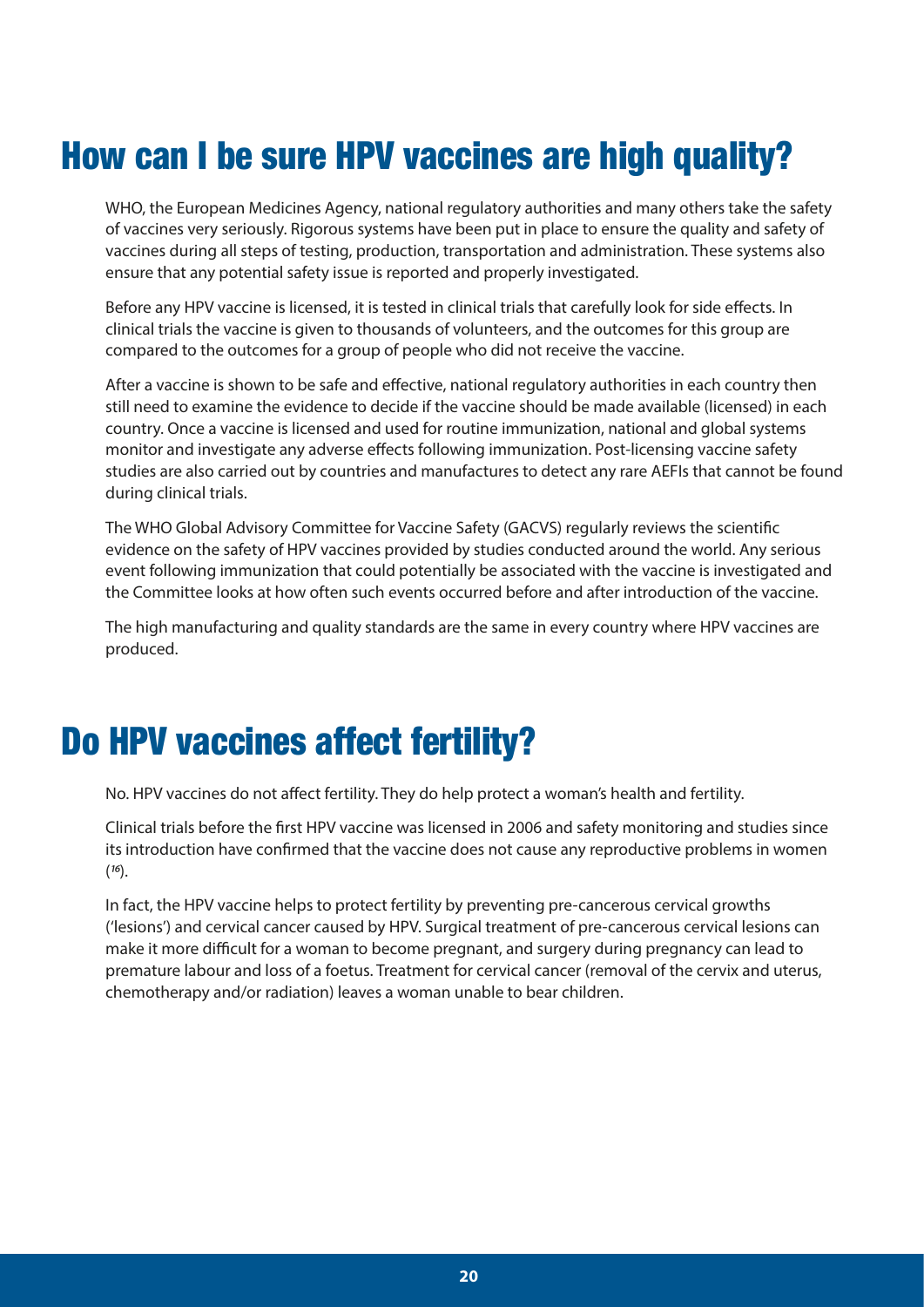# <span id="page-20-0"></span>Do HPV vaccines cause early menopause (primary ovarian failure/ premature ovarian insufficiency)?

No. There is no evidence of a link between early menopause (primary ovarian failure/ premature ovarian insufficiency) and HPV vaccination.

Primary ovarian failure, also known as premature ovarian insufficiency, occurs when the ovaries stop working, leading to early menopause. The cause of premature ovarian failure is often unknown but in some cases it may be due to cancer treatment or an autoimmune disease.

The WHO Global Advisory Committee on Vaccine Safety (GACVS) reported in 2017 after reviewing large population level data from several countries including Denmark and the United States that it saw no evidence for a causal association between HPV vaccine and primary ovarian failure/ premature ovarian insufficiency.

About 90 million doses of HPV vaccine were administered in the United States in the period from 2009 through 2017. The United States Centers for Disease Control and Prevention (US CDC) monitoring in this period through the Vaccine Adverse Event Reporting System (VAERS) did not detect any increase in incidence of primary ovarian failure/ premature ovarian insufficiency following HPV vaccination (*16*).

#### Does HPV vaccination lead to promiscuity?

No. There is no evidence that HPV vaccination has any impact on sexual activity.

Like every vaccine, it is best to be vaccinated before exposure to the infection.

HPV infection is the most common sexually transmitted infection worldwide. The highest rates of HPV infection occur in sexually active men and women up to age 25. HPV vaccination before a person becomes sexually active reduces the risk of infection because the vaccines protect against HPV types that cause up to 90% of cervical cancer cases and 90% of genital warts.

Several studies have found no evidence that HPV vaccination leads to increased sexual activity (*17, 18, 19, 20*).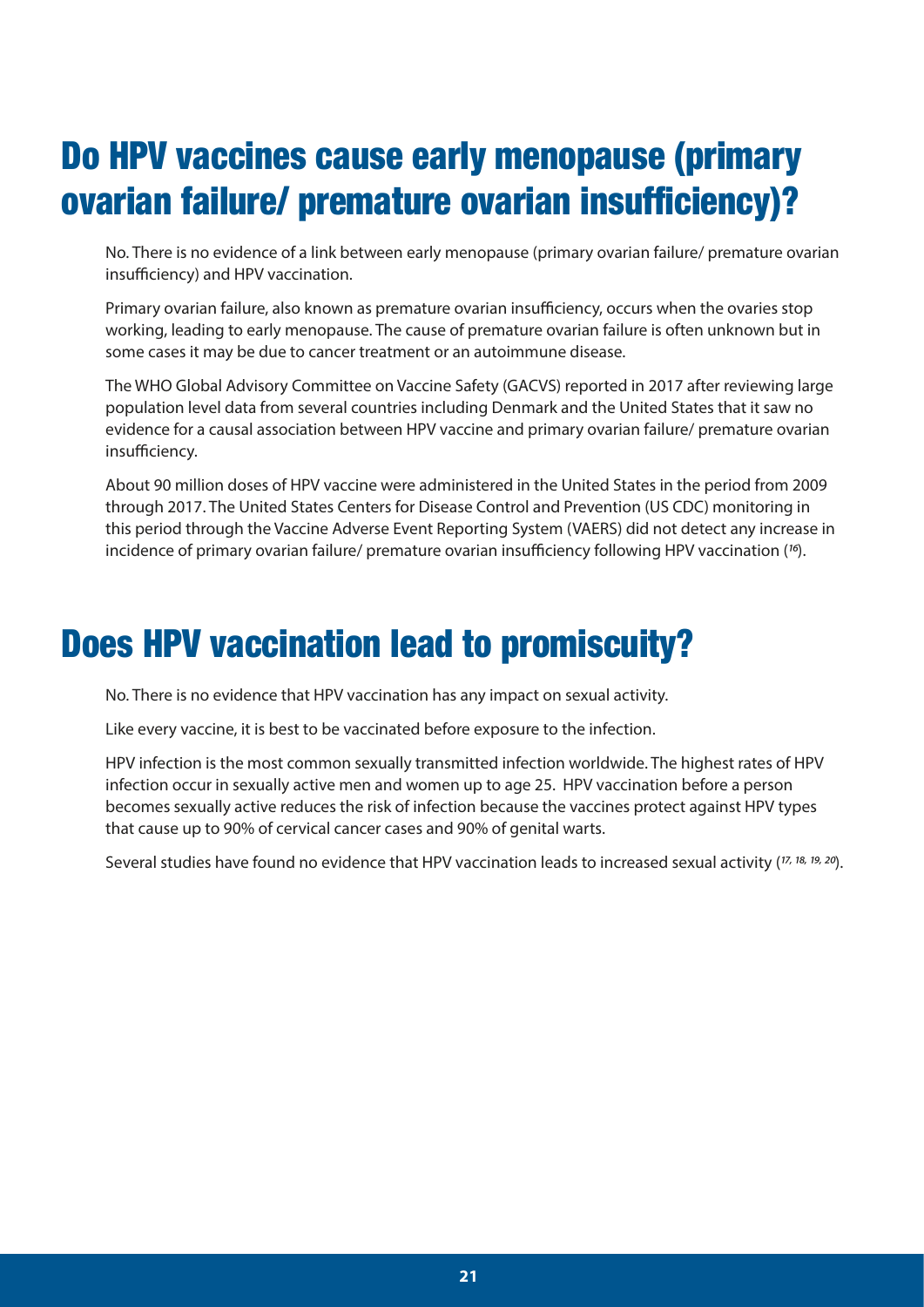### <span id="page-21-0"></span>Has an HPV vaccine been withdrawn in any country?

No. The HPV vaccine has not been withdrawn in any country.

Misinformation suggesting that HPV vaccines cause long-term adverse effects have long circulated in the media and on the internet. This misinformation has led at different times to a reduction in the numbers of girls getting the vaccine in some countries, including Denmark, Ireland and Japan. No country has withdrawn access to a HPV vaccine.

#### **Denmark**

The Danish Health Authority has recommended HPV vaccination for girls as part of the national childhood immunization programme since 2009. Initially vaccine uptake was 80-90% and studies soon showed clear benefits of the vaccine (*21*). But from 2014, the uptake dropped to below 40% because of adverse publicity about chronic conditions thought to be associated with the vaccine, though no evidence of such a link has been found.

After extensive public consultation, a new campaign was launched, "Stop HPV, Stop Cervical Cancer," to help build confidence in the vaccine and remind people that the risk of getting cervical cancer far outweigh the risk of adverse vaccine events. Information from health authorities in Denmark shows uptake of the first dose of HPV vaccine in girls born in 2003 has increased from 27% in April 2016 to 76% in September 2018 (*22*).

#### **Ireland**

The HPV vaccination school-based programme for girls aged 12–13 years began in Ireland in 2010. Initially, the uptake was greater than 80% but from 2015-2016 the uptake dropped to an estimated 50% in 2016-2017 due to parental concerns and misinformation about vaccine safety that were spread by lobby groups.

The Irish health authority formed powerful cross-sectoral alliances, implemented a comprehensive training programme for a wide range of health professionals and revised information for parents following focus group discussions and social media analysis of parents' concerns. This led to a rapid improvement in vaccine uptake to 65% for 2017-2018 and 70% for the first dose in 2018-2019 (*22, 23, 24*).

#### **Japan**

In Japan, local municipalities introduced HPV vaccination for girls in 2010 and the vaccine was included in the national immunization programme in April 2013. Initially uptake was around 70%. However, in June 2013, the Japanese government suspended proactive recommendations for the HPV vaccine after unconfirmed media reports of adverse events (such as Chronic Regional Pain Syndrome (CRPS) and other symptoms) following vaccination. Uptake plummeted to 1%.

These adverse events were investigated by the WHO Global Advisory Committee on Vaccine Safety (GACVS) in 2013, 2014, 2015 and June 2017, which stated there was no evidence for a causal association between HPV vaccine and CRPS. GACVS considers HPV vaccines to be extremely safe. In February 2018, a Japanese study reported no difference in the rates of a wide range of symptoms in vaccinated and unvaccinated girls (*25, 26*).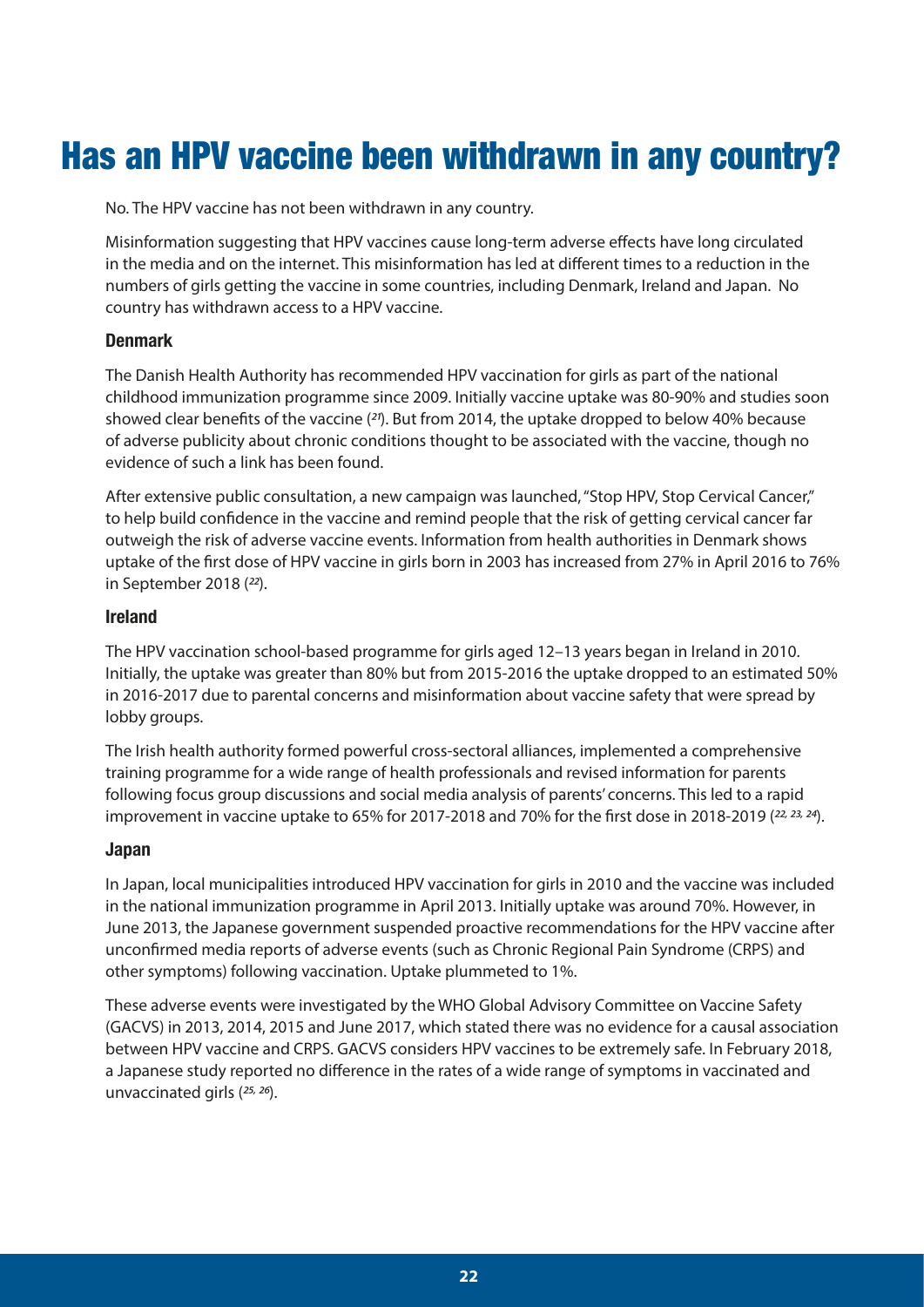The Japanese Expert Council on Promotion of Vaccination and other expert groups continue to actively campaign for the resumption of recommendations for HPV vaccination given the high rates of cervical cancer deaths in Japan. In July 2017, WHO reported the mortality rate from cervical cancer in Japan increased by 3.4% from 1995 to 2005 and is expected to increase by 5.9% from 2005 to 2015 (*27*).

HPV vaccines are available in Japan but to date the government's proactive recommendations are still suspended.

GACVS has stated that young women in Japan are being left vulnerable to HPV-related cancers that otherwise could be prevented; and policy decisions based on weak evidence, leading to lack of use of safe and effective vaccines, can result in significant harm (*28, 29*).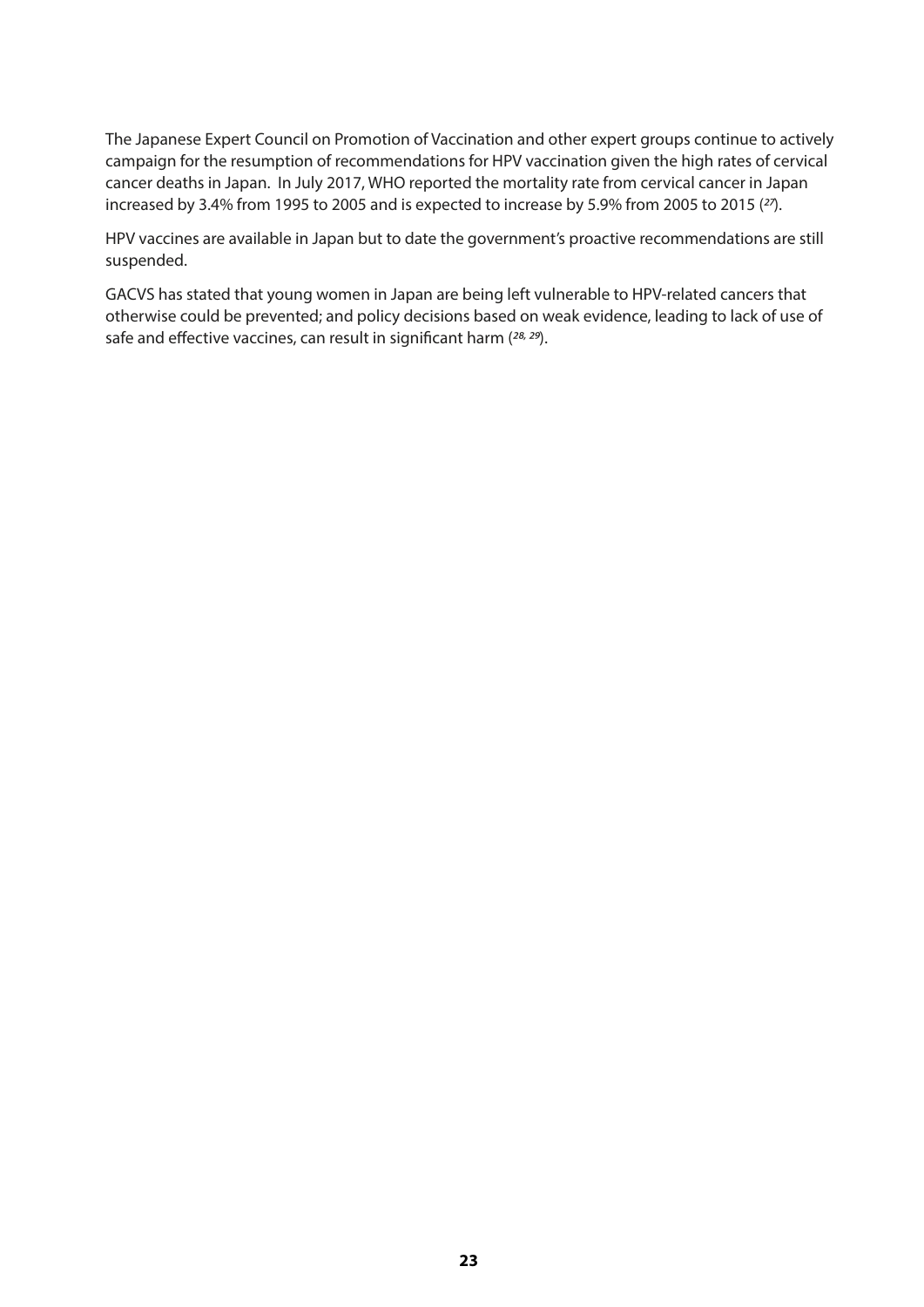# RESOURCES

- <span id="page-23-0"></span>(1) International Agency for Research on Cancer. WHO European Region cancer profile. 2019 [https://](https://gco.iarc.fr/today/data/factsheets/populations/994-who-europe-region-euro-fact-sheets.pdf) [gco.iarc.fr/today/data/factsheets/populations/994-who-europe-region-euro-fact-sheets.pdf](https://gco.iarc.fr/today/data/factsheets/populations/994-who-europe-region-euro-fact-sheets.pdf)
- (2) International Agency for Research on Cancer. Global cervical cancer fact sheet. 2019 <http://gco.iarc.fr/today/data/factsheets/cancers/23-Cervix-uteri-fact-sheet.pdf>
- (3) World Health Organization. Observed rate of vaccine reactions: human papilloma virus vaccine. 2017 [https://www.who.int/vaccine\\_safety/initiative/tools/HPV\\_vaccine\\_rates\\_information\\_sheet\\_1217.](https://www.who.int/vaccine_safety/initiative/tools/HPV_vaccine_rates_information_sheet_1217.pdf) [pdf](https://www.who.int/vaccine_safety/initiative/tools/HPV_vaccine_rates_information_sheet_1217.pdf)
- (4) World Health Organization. Human Papillomavirus (HPV) position paper. 2017 [http://www.who.int/immunization/policy/position\\_papers/hpv/en/](http://www.who.int/immunization/policy/position_papers/hpv/en/)
- (5) European Medicines Agency. Assessment report: Human papillomavirus (HPV) vaccines. 2015 [http://www.ema.europa.eu/docs/en\\_GB/document\\_library/Referrals\\_document/HPV\\_vaccines\\_20/](http://www.ema.europa.eu/docs/en_GB/document_library/Referrals_document/HPV_vaccines_20/Opinion_provided_by_Committee_for_Medicinal_Products_for_Human_Use/WC500197129.pdf) [Opinion\\_provided\\_by\\_Committee\\_for\\_Medicinal\\_Products\\_for\\_Human\\_Use/WC500197129.pdf](http://www.ema.europa.eu/docs/en_GB/document_library/Referrals_document/HPV_vaccines_20/Opinion_provided_by_Committee_for_Medicinal_Products_for_Human_Use/WC500197129.pdf)
- (6) World Health Organization. 6.6 Slides on introduction status of selected vaccines [https://www.who.int/immunization/monitoring\\_surveillance/data/en/](https://www.who.int/immunization/monitoring_surveillance/data/en/)
- (7) Gallagher KE et al. Status of HPV vaccine introduction and barriers to country uptake. Vaccine, Volume 36, Issue 32, Part A, Pages 4761-67. 2018 <https://doi.org/10.1016/j.vaccine.2018.02.003>
- (8) Bruni, L et al. Global estimates of human papillomavirus vaccination coverage by region and income level: a pooled analysis. The Lancet, Global Health, Volume 4, Issue 7, Pages e453 e463. 2016 [https://doi.org/10.1016/S2214-109X\(16\)30099-7](https://doi.org/10.1016/S2214-109X(16)30099-7)
- (9) World Health Organization. Global market study HPV. 2018 [https://www.who.int/immunization/programmes\\_systems/procurement/v3p/platform/module2/](https://www.who.int/immunization/programmes_systems/procurement/v3p/platform/module2/WHO_HPV_market_study_public_summary.pdf?ua=1) [WHO\\_HPV\\_market\\_study\\_public\\_summary.pdf?ua=1](https://www.who.int/immunization/programmes_systems/procurement/v3p/platform/module2/WHO_HPV_market_study_public_summary.pdf?ua=1)
- (10) Garland SM et al. Impact and Effectiveness of the Quadrivalent Human Papillomavirus Vaccine: A Systematic Review of 10 Years of Real-world Experience. Clinical Infectious Diseases, Volume 63, Issue 4, Pages 519–527. 2016 <https://doi.org/10.1093/cid/ciw354>
- (11) Machalek DA et al. Very Low Prevalence of Vaccine Human Papillomavirus Types Among 18- to 35-Year Old Australian Women 9 Years Following Implementation of Vaccination. The Journal of Infectious Diseases, Volume 217, Issue 10, Pages 1590–1600.
- (12) Palmer T, et al. Prevalence of cervical disease at age 20 after immunisation with bivalent HPV vaccine at age 12-13 in Scotland: retrospective population study. BMJ 2019;365:l1161 <https://doi.org/10.1136/bmj.l1161>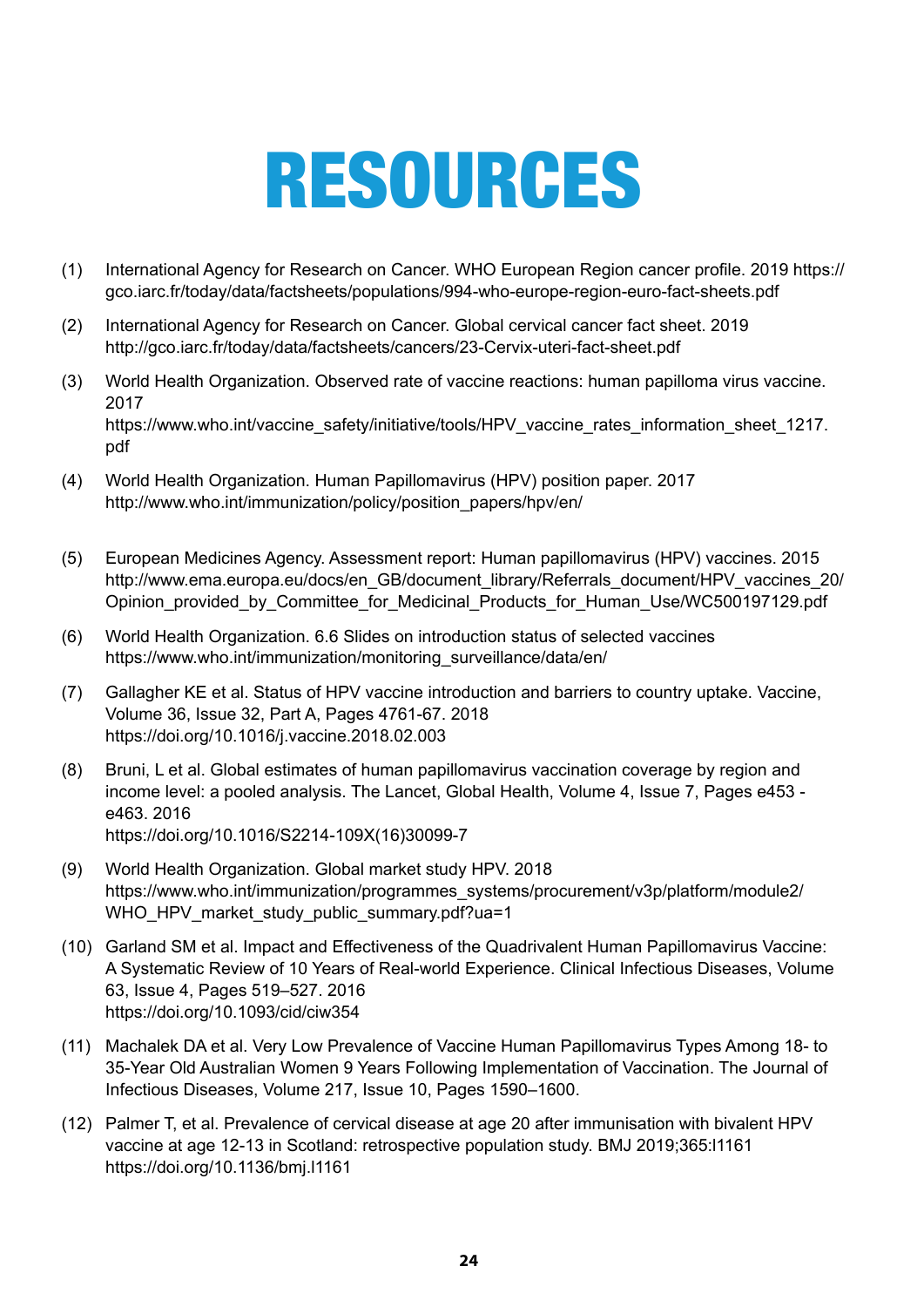- (13) Ali H. Genital warts in young Australians five years into national human papillomavirus vaccination programme: national surveillance data. BMJ 2013;346:f20322013 doi: <https://doi.org/10.1136/bmj.f2032>
- (14) Markowitz LE et al. Human papillomavirus vaccination: recommendations of the Advisory Committee on Immunization Practices (ACIP). MMWR Recomm Rep. 2014 Dec 12;63(49):1182. <https://www.ncbi.nlm.nih.gov/pubmed/25167164>
- (15) Artemchuk H et al. Long-Term Antibody Response to Human Papillomavirus Vaccines: up to 12 Years Follow-Up in the Finnish Maternity Cohort. The Journal of Infectious Diseases, Volume 219, Issue 4, Pages 582–589. 2019 <https://doi.org/10.1093/infdis/jiy545>
- (16) Centers for Disease Control and Prevention. Questions about HPV Vaccine Safety. 2019 https://www.cdc.gov/vaccinesafety/vaccines/hpv/hpv-safety-faqs.html#A6
- (17) Cook EE et al. Legislation to Increase Uptake of HPV Vaccination and Adolescent Sexual Behaviors. Pediatrics September 2018, 142 (3) e20180458; DOI: <https://doi.org/10.1542/peds.2018-0458>
- (18) Smith LM et al. Effect of human papillomavirus (HPV) vaccination on clinical indicators of sexual behaviour among adolescent girls: the Ontario Grade 8 HPV Vaccine Cohort Study. CMAJ. 2015 Feb 3;187(2):E74-E81. doi: 10.1503/cmaj.140900
- (19) Donken R et al. Effect of human papillomavirus vaccination on sexual behaviour among young females. Can Fam Physician. 2018 Jul;64(7):509-513. <https://www.ncbi.nlm.nih.gov/pmc/articles/PMC6042675/>
- (20) Bednarczyk RA et al. Sexual activity-related outcomes after human papillomavirus vaccination of 11- to 12-year-olds. Pediatrics. 2012 Nov;130(5):798-805. doi: 10.1542/peds.2012-1516
- (21) Bollerup S et al. Significant reduction in the incidence of genital warts in young men 5 years into the Danish human papillomavirus vaccination program for girls and women. Sex Transm Dis. 2016 Apr;43(4):238-42. doi: 10.1097/OLQ.0000000000000418
- (22) World Health Organization. Upswing in HPV vaccination in Ireland. 2018 [http://www.euro.who.int/en/countries/ireland/news2/news/2018/9/upswing-in-hpv-vaccination-in](http://www.euro.who.int/en/countries/ireland/news2/news/2018/9/upswing-in-hpv-vaccination-in-ireland)[ireland](http://www.euro.who.int/en/countries/ireland/news2/news/2018/9/upswing-in-hpv-vaccination-in-ireland)
- (23) Health Service Executive. HSE confirms HPV Vaccine uptake is now 70%. 2019 [https://www.hse.ie/eng/services/news/media/pressrel/hse-confirms-hpv-vaccine-uptake-is](https://www.hse.ie/eng/services/news/media/pressrel/hse-confirms-hpv-vaccine-uptake-is-now-70-.html)[now-70-.html](https://www.hse.ie/eng/services/news/media/pressrel/hse-confirms-hpv-vaccine-uptake-is-now-70-.html)
- (24) Health Service Executive. Human Papillomavirus (HPV) Vaccine. 2018 <https://www.hse.ie/eng/health/immunisation/pubinfo/schoolprog/hpv/>
- (25) Satoshi I et al. Consensus statement from 17 relevant Japanese academic societies on the promotion of the human papillomavirus vaccine. [Vaccine](https://www.sciencedirect.com/science/journal/0264410X) [Volume 35, Issue 18](https://www.sciencedirect.com/science/journal/0264410X/35/18), 25 April 2017, Pages 2291-2292 [http://vaccine-kyogikai.umin.jp/pdf/HPV\\_Vaccine35\\_2017\\_2291-2292.pdf](http://vaccine-kyogikai.umin.jp/pdf/HPV_Vaccine35_2017_2291-2292.pdf)
- (26) Japan Society of Obstetrics and Gynecology. Declaration to Demand the Resumption of Recommendations for Human Papillomavirus (HPV) Vaccination for Cervical Cancer Prevention. 2015 [http://www.jsog.or.jp/modules/en/index.php?content\\_id=9](http://www.jsog.or.jp/modules/en/index.php?content_id=9)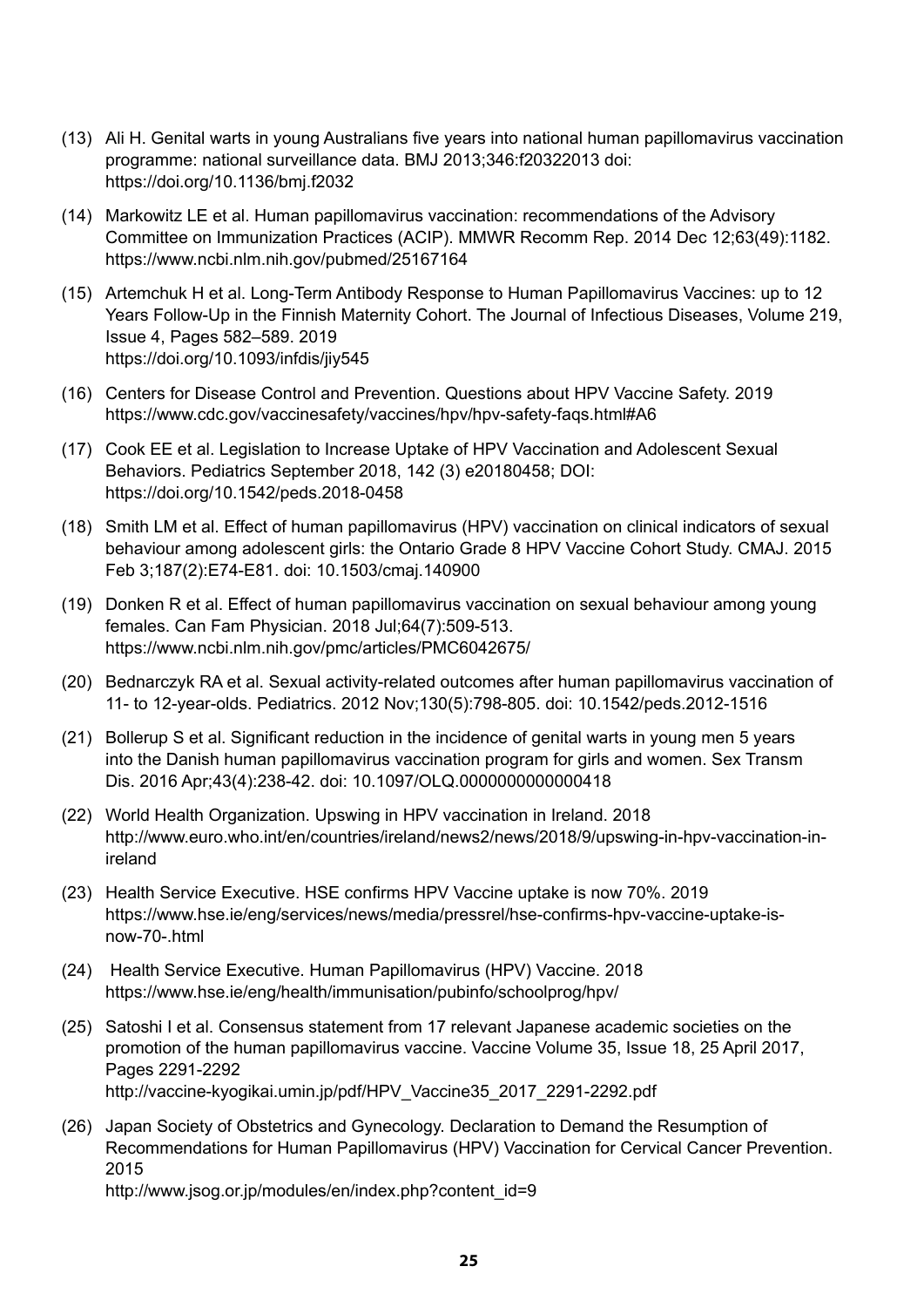- (27) WHO Global Advisory Committee on Vaccine Safety (GACVS). Safety Update on HPV vaccines. 2017 [http://www.who.int/vaccine\\_safety/committee/topics/hpv/June\\_2017/en/](http://www.who.int/vaccine_safety/committee/topics/hpv/June_2017/en/)
- (28) World Health Organization. Global Advisory Committee on Vaccine safety Statement on Safety of HPV vaccines. 2015. [https://www.who.int/vaccine\\_safety/committee/GACVS\\_HPV\\_statement\\_17Dec2015.pdf?ua=1](https://www.who.int/vaccine_safety/committee/GACVS_HPV_statement_17Dec2015.pdf?ua=1)
- (29) World Health Organization. Human Papillomavirus (HPV) position paper. 2017 [http://www.who.int/immunization/policy/position\\_papers/hpv/en/](http://www.who.int/immunization/policy/position_papers/hpv/en/)